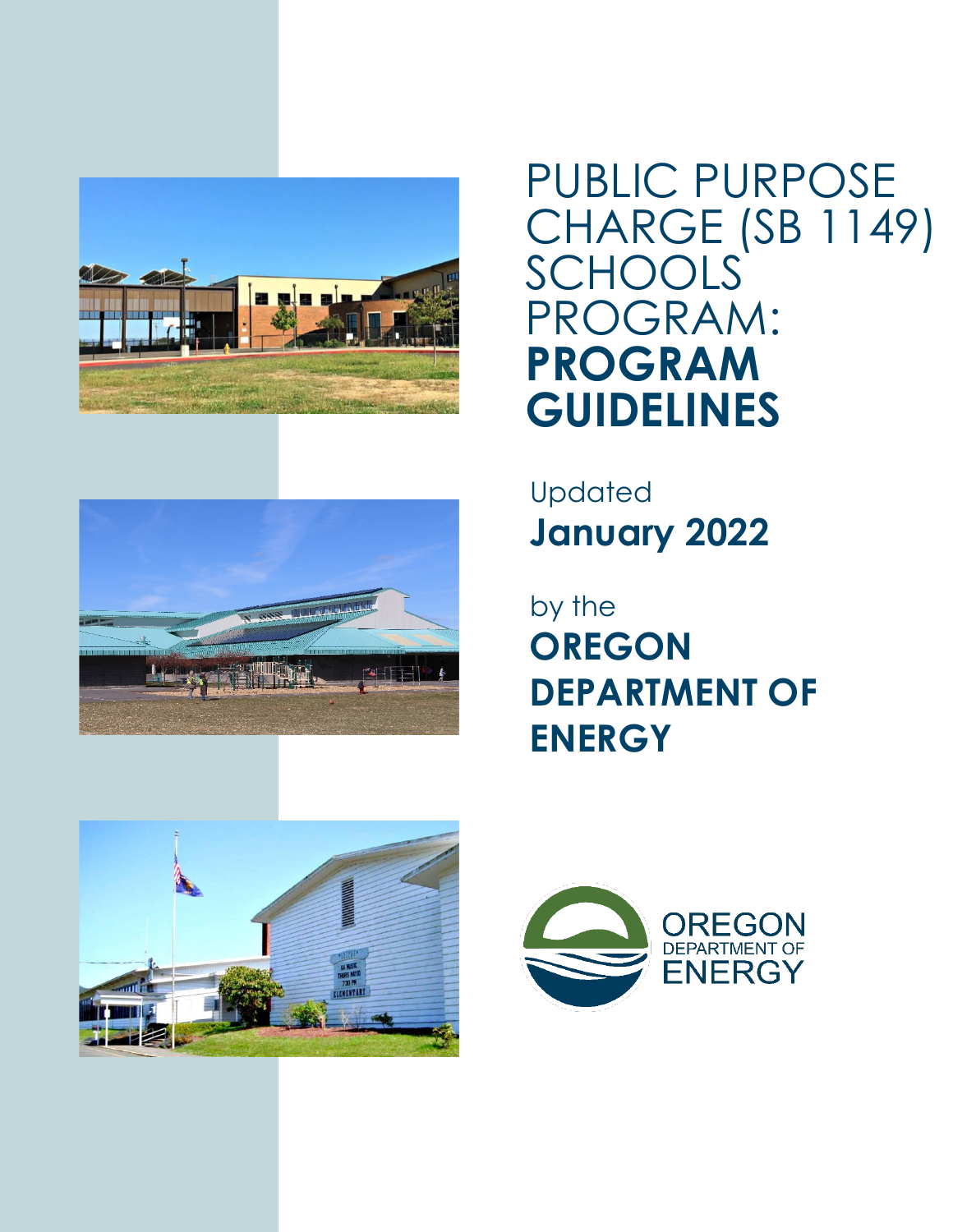# **Table of Contents**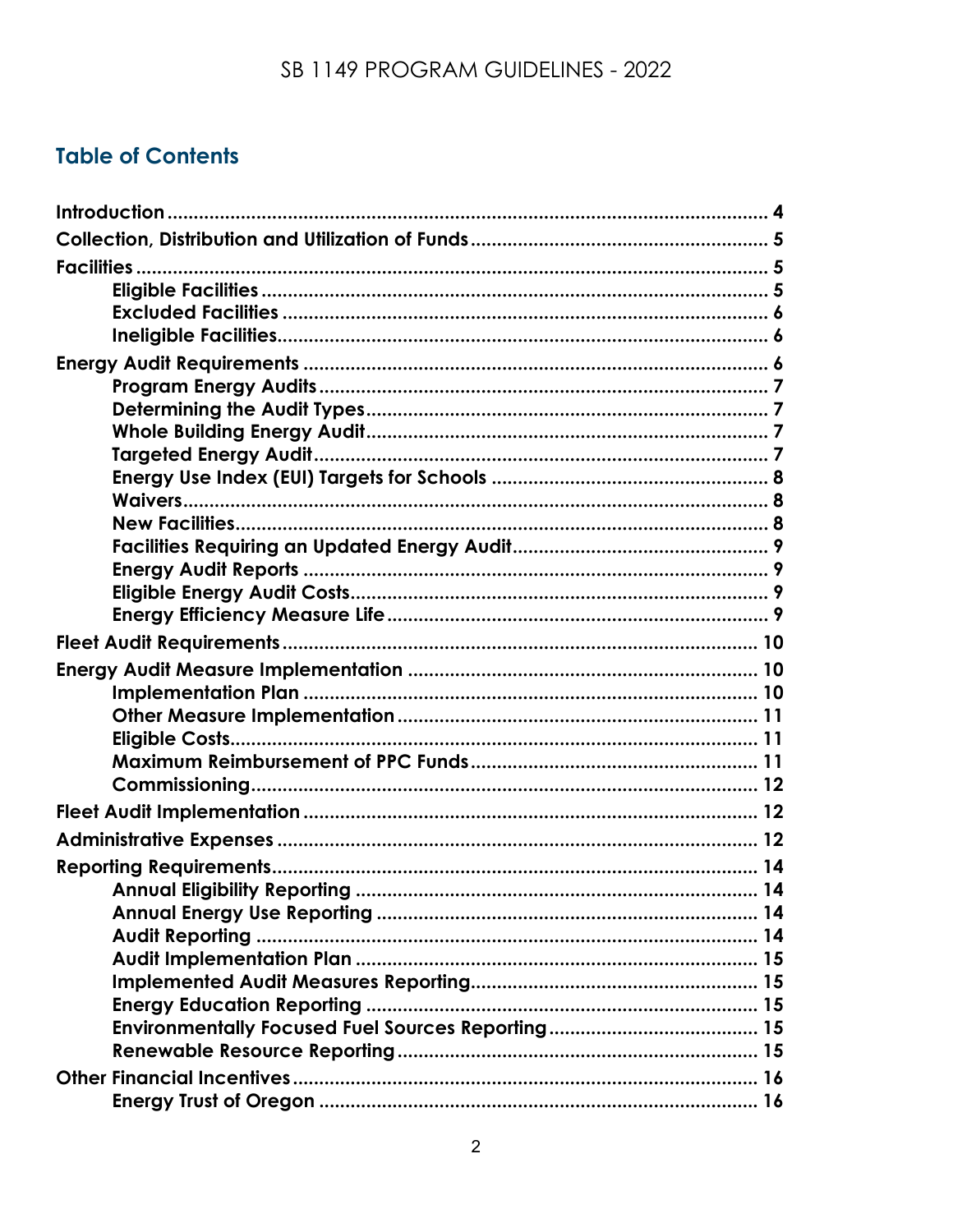| Verification and Quality Control of Implemented Measures  18 |  |
|--------------------------------------------------------------|--|
|                                                              |  |
|                                                              |  |
|                                                              |  |
|                                                              |  |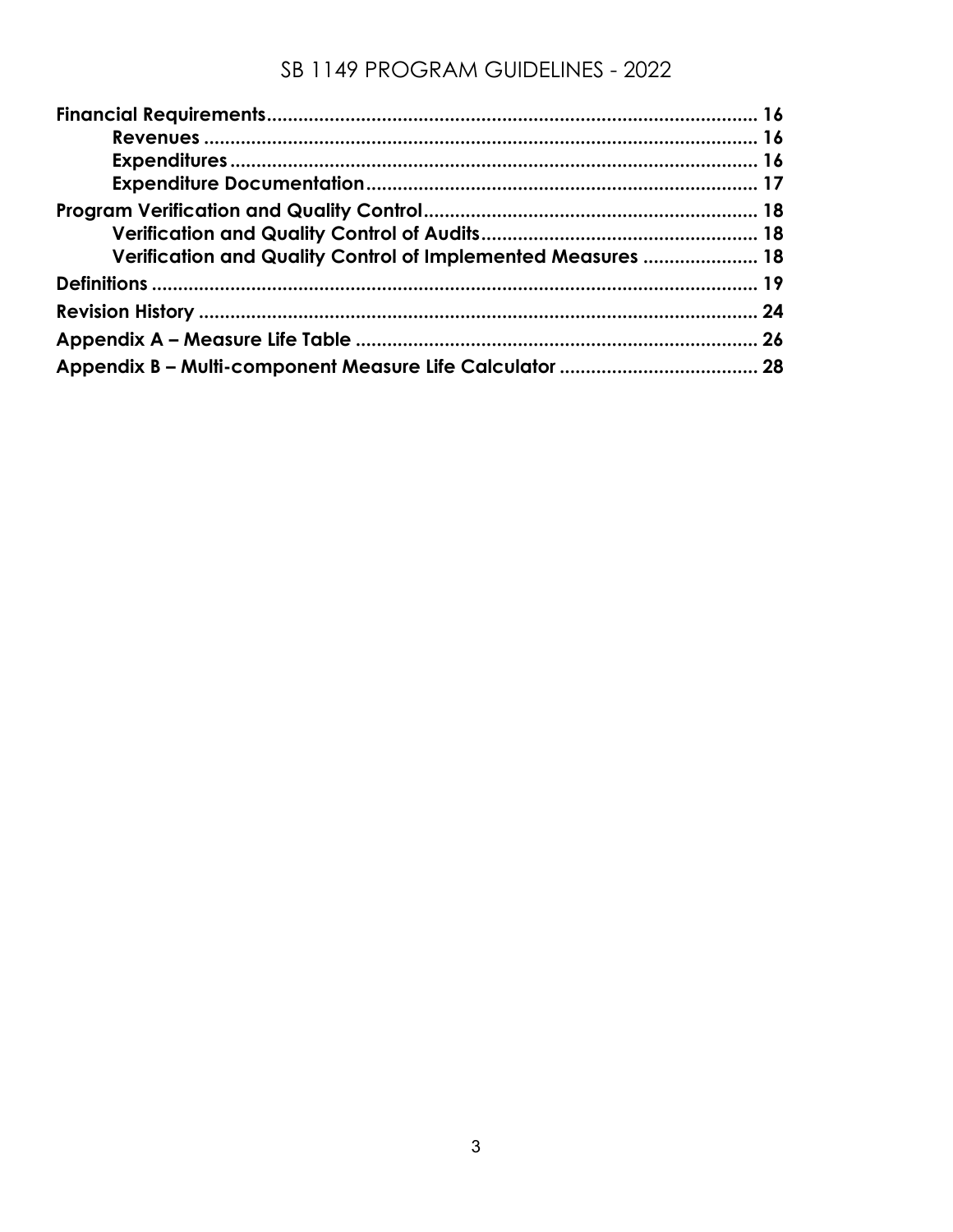### <span id="page-3-0"></span>**Introduction**

The SB 1149 Schools Program was created when the Oregon Legislature passed Senate Bill 1149 in the 1999 legislative session. The bill went into effect on March 1, 2002. It provides that Portland General Electric and Pacific Power must collect a "Public Purpose Charge" (PPC) from consumers within their service areas that is equal to three percent (3%) of the total revenues from electricity services. The first ten percent of these PPC funds must be used for energy efficiency efforts in eligible public kindergarten through twelfth grade (K-12) school facilities within their service areas.

In 2021, the Oregon Legislature passed House Bill 3141 which reduced the Public Purpose Charge collection from three percent (3%) to one and a half percent (1.5%) and also extended the collection through January 01, 2036. Effective January 01, 2022, eligible school districts will receive twenty percent (20%) of these collected PPC funds and must use the funds for energy efficiency projects and fleet electrification.

The Oregon Department of Energy (ODOE) is the Program administrator of the SB 1149 Schools Program (Program) and works in cooperation with public K-12 school districts in Portland General Electric and Pacific Power service territories.

Program Guidelines were first developed in March 2002 to assist K-12 school districts in the implementation of cost-effective energy efficiency improvements in schools utilizing Public Purpose Charge funds. Since then, the Program Guidelines were revised in 2005, 2008, 2011, 2013, 2015, 2016, 2017, and most recently in 2020 (see Revision History).

Program Guideline revisions are the outcome of stakeholder collaboration with ODOE to update technical information and increase program process efficiencies or are directed by legislation.

The adopted Guideline revisions include:

• SB 1149 Schools Program extended through January 01, 2036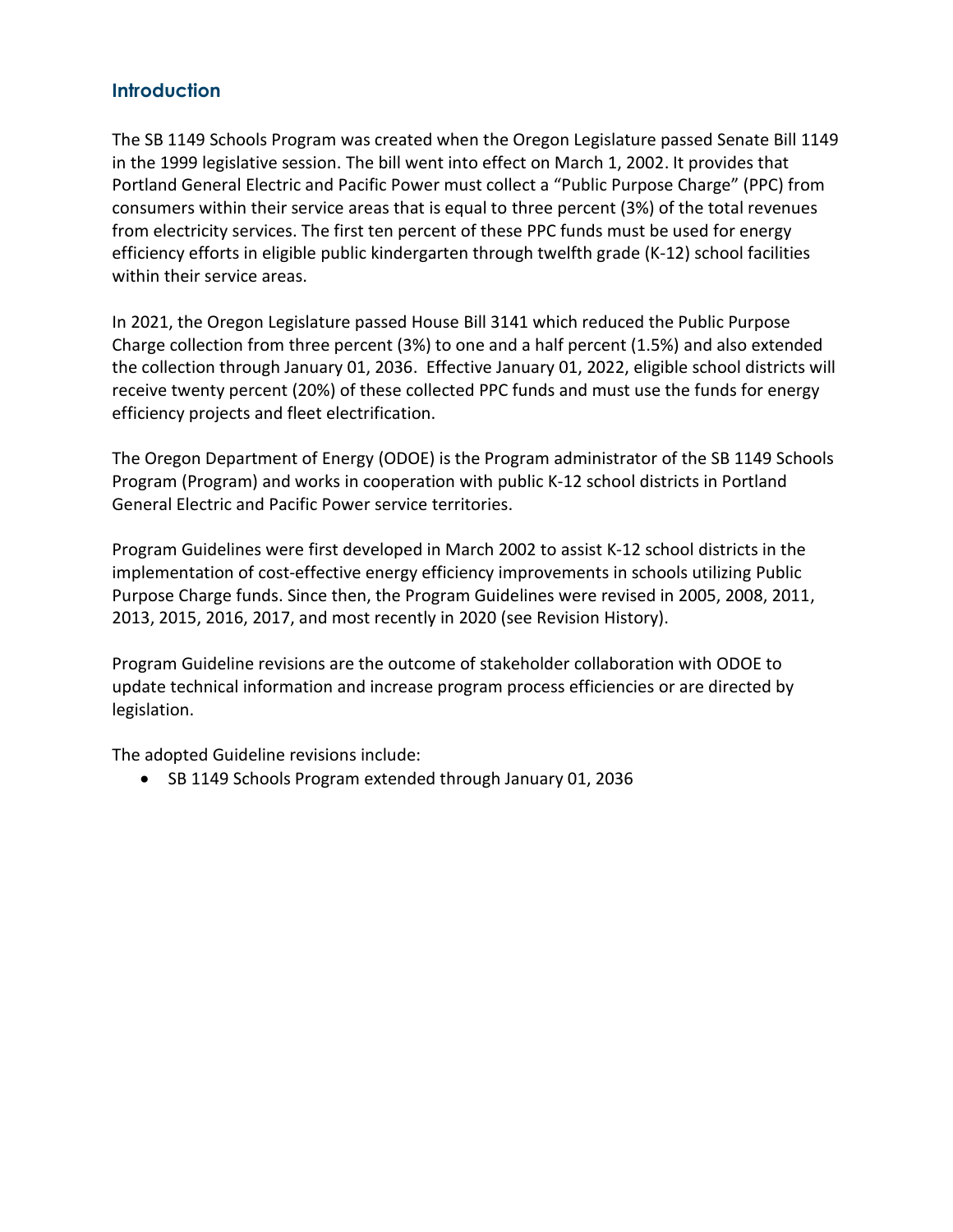### <span id="page-4-0"></span>**Collection, Distribution and Utilization of Funds**

Oregon law<sup>1</sup> established a public purpose charge (PPC) of three percent of the total revenues collected from the retail electric customers within Portland General Electric and Pacific Power territories. The first ten percent of the PPC funds collected annually must be distributed to school districts located in the service territories of these two electric companies. PPC funds provide reimbursement<sup>2</sup> for the cost-effective portion of energy efficiency improvements, energy education, the purchase of environmentally focused energy, and Renewable Energy Resource Projects in Oregon K-12 public schools in Portland General Electric and Pacific Power service territories. By law<sup>3</sup>, the Program continues through January 01,2036.

PPC funds are distributed monthly to the school districts directly by the electric companies. Distributed PPC funds are calculated according to the Weighted Average Daily Membership of the individual school district for the prior fiscal year<sup>4</sup>.

By law, PPC funds must be used by school districts in the following manner:

- First, Energy Audits of eligible educational facilities or a Fleet Audit of school district must be completed and approved by the Oregon Department of Energy.
- Next, school districts may use the funds to implement approved:
	- o Energy Efficiency Measures; and/or
	- o Purchase or lease Zero Emission Vehicles (including buses); and/or
	- o Install Electric Vehicle Chargers
- Finally, once all approved Energy Efficiency Measures have been implemented, a school district may conduct new Energy Audits and energy conservation education programs at eligible educational facilities.

### <span id="page-4-1"></span>**Facilities**

#### <span id="page-4-2"></span>**Eligible Facilities**

Only school district facilities which meet each of the following criteria are eligible for PPC funds:

- 1) Must be served by Portland General Electric or Pacific Power; and
- 2) Must be owned by the Public School District; and

<sup>1</sup> Senate Bill 1149 (1999) Section

<sup>&</sup>lt;sup>2</sup> School districts must pay for implementation of eligible Energy Efficiency Measures with non-PPC funds before they may be reimbursed for the cost-effective portion of the Eligible Energy Efficiency Measure.

<sup>3</sup> House Bill 3141 (2021)

<sup>&</sup>lt;sup>4</sup> As calculated under ORS 327.013. The Public Utility Commission has established by rule a methodology for distributing a proportionate share of funds to Education Service Districts that are partially located in the service territories of the electric companies.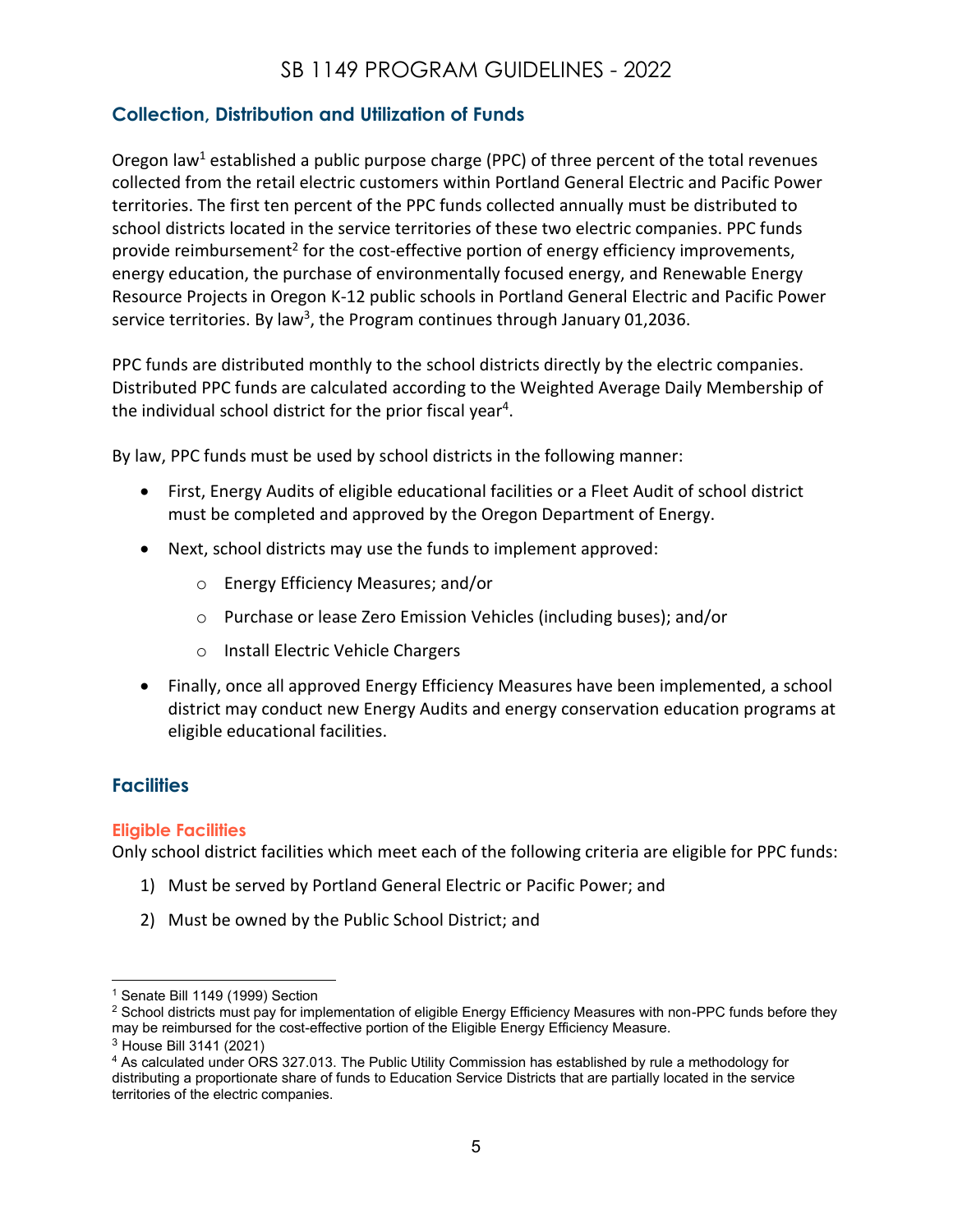- 3) Must be a K-12 Instructional School Facility; and
- 4) The Weighted Average Daily Membership for the facility must be included at the school district and/or Educational Service District by the Oregon Department of Education.

### <span id="page-5-0"></span>**Excluded Facilities**

School district facilities which meet any of the following criteria are excluded from using PPC funds:

- 1) Owned and operated by a school district but are destined for closure within 5 years; or
- 2) Owned and operated by a school district but are leased out for non-educational purposes.

### <span id="page-5-1"></span>**Ineligible Facilities**

School district facilities which meet any of the following criteria are ineligible from using PPC funds:

- 1) Leased, but not owned, by a school district; or
- 2) Not served by Portland General Electric or Pacific Power territories are not eligible for PPC funds.

Exclusion from the Energy Audit requirement of any eligible Instructional School Facility requires both an annual Energy Audit waiver approved by the Oregon Department of Energy **and** annual written notification to the Oregon Department of Energy on the status of the facility.

### <span id="page-5-2"></span>**Energy Audit Requirements**

School districts are required to complete Energy Audits of eligible Instructional School Facilities to identify and analyze measures.

Each eligible Instructional School Facility will be considered to have met the energy audit requirement if they have:

- 1) Completed a Whole Building Energy Audit; or
- 2) Completed multiple Targeted Energy Audits that, through a combination of data collected and analyzed measures, is equivalent to a Whole Building Energy Audit; or
- 3) Received a waiver from Oregon Department of Energy for an Energy Audit

Once eligible Instructional School Facilities have met the energy audit requirement, a school district can work with Energy Trust to complete one of the paths below to identify additional energy measures that can be considered for the Program. Energy Trust paths to identify additional measures include:

- 1) Custom study path (which may include a Technical Analysis Study (TAS)); or
- 2) Prescriptive measures path; or
- 3) Lighting measures path.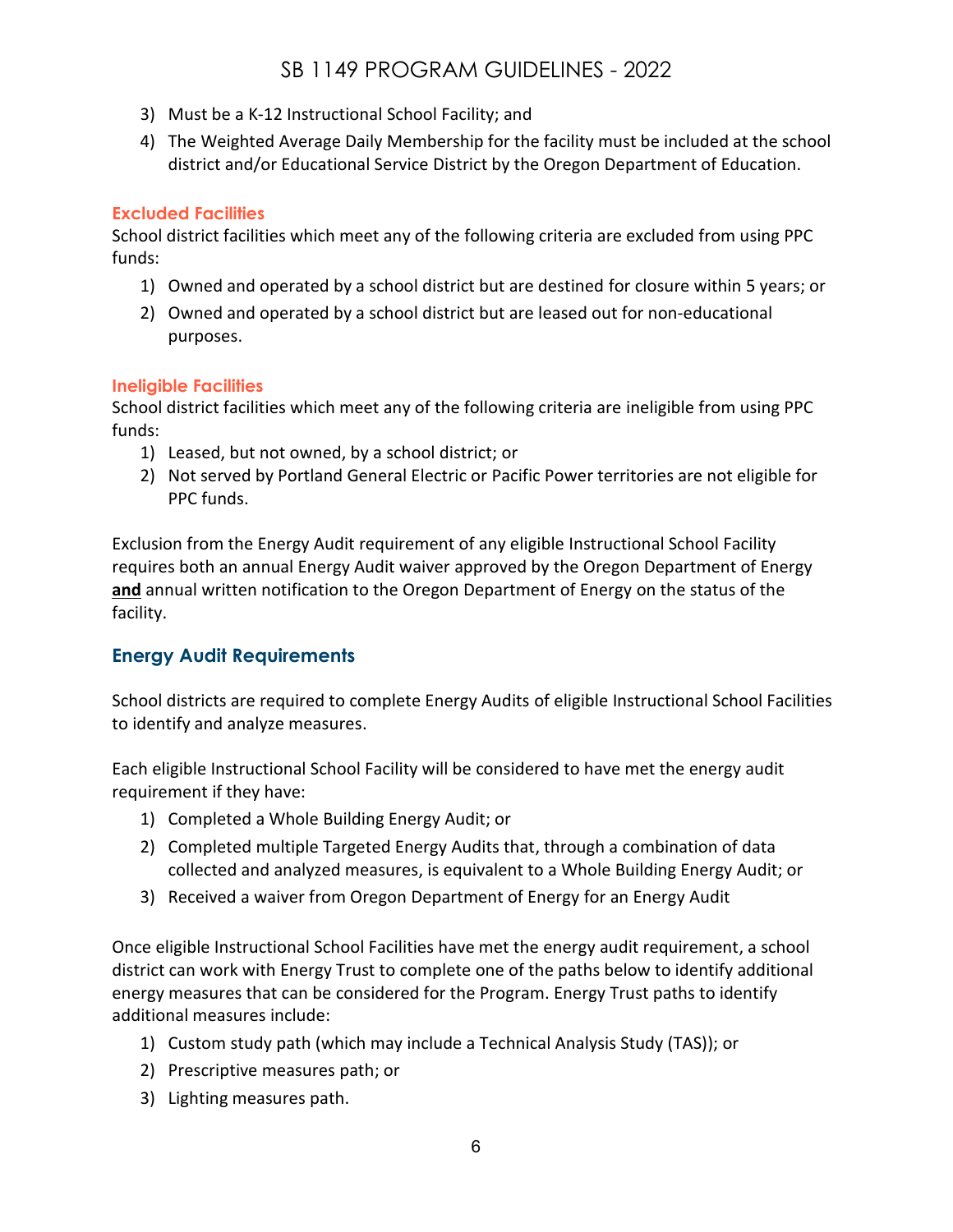Only measures that have been analyzed by a Qualified Energy Auditor and approved by the Oregon Department of Energy are eligible for reimbursement.

#### <span id="page-6-0"></span>**Program Energy Audits**

Energy Audits that school districts request reimbursement through school district PPC funds must be conducted according to the Oregon Department of Energy requirements [\(http://www.oregon.gov/energy/energy-oregon/Pages/SB1149-Program-Guidelines.aspx\)](http://www.oregon.gov/energy/energy-oregon/Pages/SB1149-Program-Guidelines.aspx) and performed by a Qualified Energy Auditor.

The Oregon Department of Energy maintains a current list of Qualified Energy Auditors on its website:<http://www.oregon.gov/energy/energy-oregon/Pages/Schools-Audit-Firms.aspx>

#### <span id="page-6-1"></span>**Determining the Audit Types**

Two types of energy audits are used in the Program to assess a facility's energy saving potential, Whole Building Energy Audits and Targeted Energy Audits. The Whole Building Energy Audit is similar to the ASHRAE Level 2 audit, with some modifications.

More details about energy audit types and requirements are available in the Energy Audit Requirements located on the ODOE SB 1149 website: [https://www.oregon.gov/energy/energy](https://www.oregon.gov/energy/energy-oregon/Pages/Schools-Audit-Firms.aspx)[oregon/Pages/Schools-Audit-Firms.aspx](https://www.oregon.gov/energy/energy-oregon/Pages/Schools-Audit-Firms.aspx)

Prior to execution of a contract to conduct an Energy Audit with a Qualified Energy Auditor a Scope of Work Approval Form must be submitted to the Oregon Department of Energy for review and approval. The Oregon Department of Energy will send written approval for a submitted Scope of Work Approval Form and may require clarifications and revisions before an Energy Audit may be conducted.

#### <span id="page-6-2"></span>**Whole Building Energy Audit**

This audit includes a detailed building survey and energy analysis. The Whole Building Energy Audit identifies a list of potential EEMs that are likely to have a Simple Payback less than 50 years. A breakdown of energy use by system is required. All facility equipment and systems are reviewed to evaluate and confirm equipment and system operating profiles, methods of control, equipment efficiency, and changes of facility energy usage that have occurred or are anticipated. It includes calculations to support energy savings, costs, and Simple Payback. It may include energy modeling in addition to or as a substitute for Bin calculations. It will also identify low-cost/no-cost operations, maintenance and operation (O&M) procedures, and capital equipment and installation costs.

#### <span id="page-6-3"></span>**Targeted Energy Audit**

This audit includes an investigation or analysis with a limited scope, typically of a single area of the building, system, or measure (e.g., lighting, boiler controls, cooling tower). This is typically done when a facility has already completed a Whole Building Energy Audit and needs to include or update a measure for future implementation. The level of effort may be tailored for the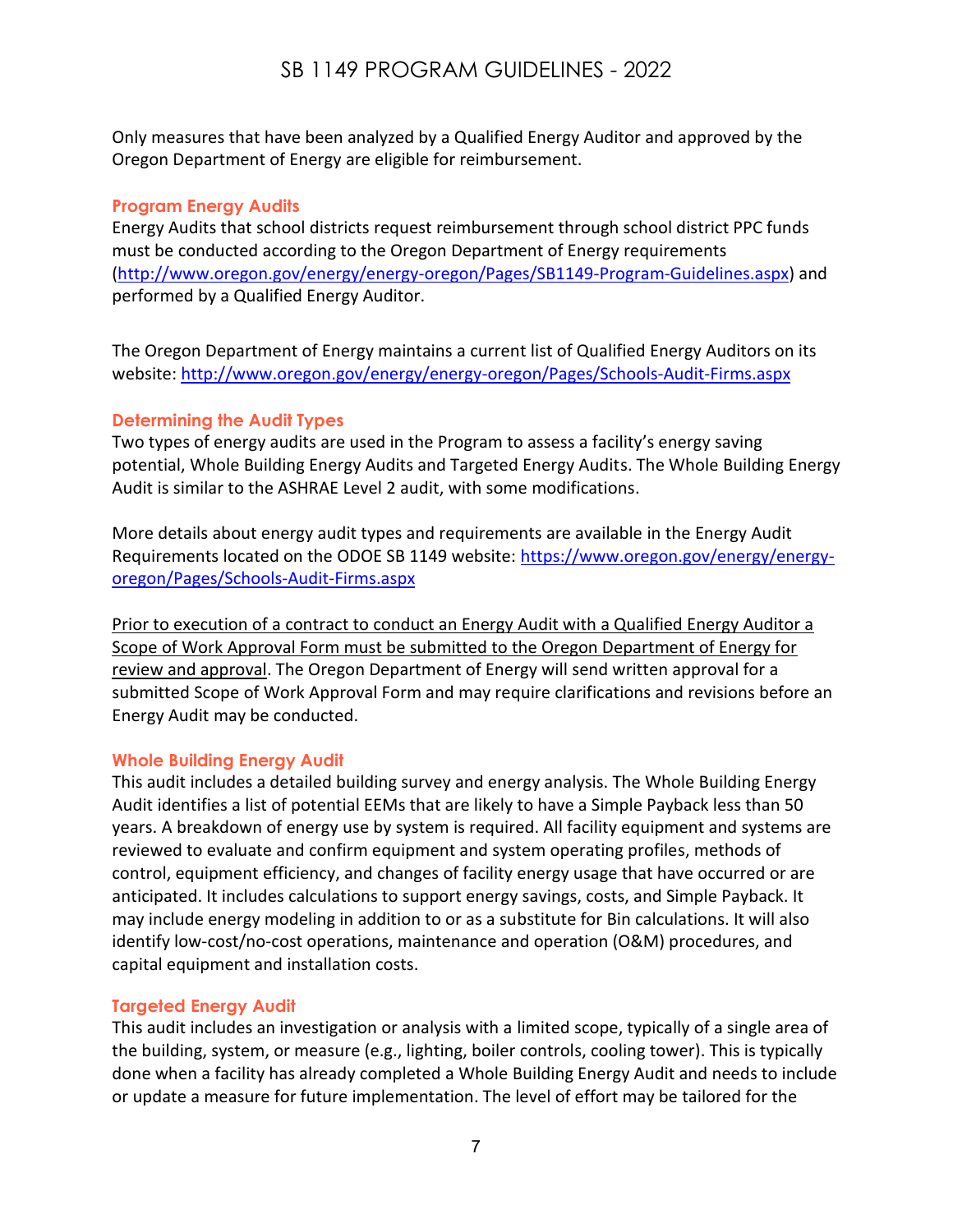specific scope of work, but for the item(s) being audited or analyzed all other specific requirements for a Whole Building Energy Audit must be followed. Any deviations need to be reviewed and approved by ODOE prior to approval of the Targeted Energy Audit scope of work.

#### <span id="page-7-0"></span>**Energy Use Index (EUI) Targets for Schools**

For schools that do not currently meet the specified targets, the Energy Auditor must make every reasonable attempt to identify EEMs that, if implemented, would help a facility reach or surpass specified annual EUI targets.

|                                         |                          | <b>TARGET EUI (kBtu/SF/Yr)</b>                     |                                                         |  |
|-----------------------------------------|--------------------------|----------------------------------------------------|---------------------------------------------------------|--|
| Region                                  | <b>School Type</b>       | Facility Operating $\leq 50$<br>hours per week [1] | <b>Facility Operating &gt; 50</b><br>hours per week [2] |  |
| Western (ASHRAE Climate Zone 4c)        | Elementary/Middle School | 29                                                 | 47                                                      |  |
|                                         | <b>High School</b>       | 37                                                 | 61                                                      |  |
|                                         | Elementary/Middle School | 30                                                 | 48                                                      |  |
| <b>Eastern (ASHRAE Climate Zone 5b)</b> | <b>High School</b>       | 38                                                 | 62                                                      |  |

- 1. ANSI/ASHRAE/IES Standard 100-2015 Energy Efficiency in Existing Buildings, Table 7-2 Building Activity Energy Targets. The lower target represents the value in this ASHRAE table 7-2 with adjustments to incorporate the lower factor for schools from ANSI/ASHRAE/IES Standard 100-2015 Energy Efficiency in Existing Buildings, Table 7-3 Building Operating Shifts Normalization Factor.
- 2. ANSI/ASHRAE/IES Standard 100-2015 Energy Efficiency in Existing Buildings, Table 7-2 Building Activity Energy Targets. The upper target represents the value in this ASHRAE table 7-2 with adjustments to incorporate the higher factor for schools from ANSI/ASHRAE/IES Standard 100-2015 Energy Efficiency in Existing Buildings, Table 7-3 Building Operating Shifts Normalization Factor.

#### <span id="page-7-1"></span>**Waivers**

Energy audit waivers for Instructional School Facilities may be obtained for the following facilities:

- 1) A facility that meets or surpasses the EUI target; and/or
- 2) A facility that is destined for closure within five years or the foreseeable future; and/or
- 3) Any facility that is leased by a school district to another entity.

A school district must request an Energy Audit waiver **annually** by written notification to the Oregon Department of Energy. The Oregon Department of Energy will review and approve or deny all waivers in writing. Waived status may be removed from a facility by contacting the Oregon Department of Energy.

No measures may be reimbursed with PPC funds for waived facilities.

#### <span id="page-7-2"></span>**New Facilities**

A school district must inform the Oregon Department of Energy of the construction of any new Instructional School Facilities. New Instructional School Facilities automatically receive an Energy Audit waiver for the first two years of operation. Annual energy use must be entered for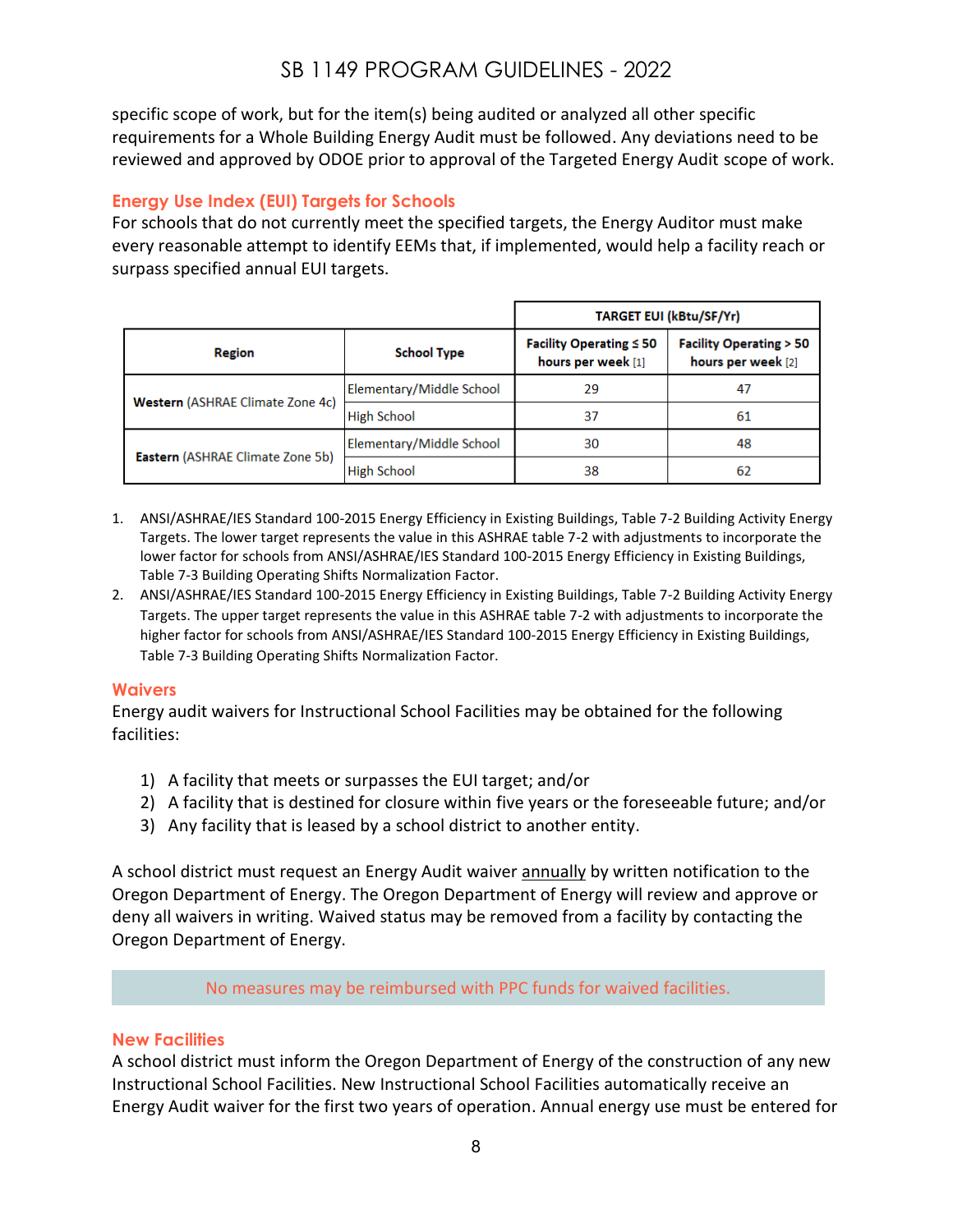a new facility beginning in the first year of operation. The second year of billing data following construction of the new facility will be used to establish a Baseline EUI for the facility. Starting with the third year of operation and beyond, the facility will follow the same process for conducting an Energy Audit and implementing EEMs.

### <span id="page-8-0"></span>**Facilities Requiring an Updated Energy Audit**

For facilities with Energy Audits older than 5 years, school districts must determine if the existing Energy Audit Report and associated EEMs that have not already been implemented are still valid. Large variances or changes from the conditions described in the approved Energy Audit Report to current conditions (e.g., EUI, facility conditions, existing systems) may be criteria to consider when reviewing the validity of the Energy Audit Report and EEMs. To confirm if existing Energy Audit Report or EEMs are still valid contact the Oregon Department of Energy.

#### <span id="page-8-1"></span>**Energy Audit Reports**

All Energy Audits must result in the creation of an Energy Audit Report. The Report is a detailed document prepared by a Qualified Energy Auditor that includes a summary of recommendations, building and energy using system descriptions, cost and savings of EEMs, and supporting calculations and details.

#### <span id="page-8-2"></span>**Eligible Energy Audit Costs**

Eligible Energy Audit costs are expenses for performing approved Energy Audits conducted by a Qualified Energy Auditor that identify measures. All Energy Audits that comply with the requirements of the Program (including a Scope of Work Approval Form approved by the Oregon Department of Energy before the audit is conducted) and culminate in an Energy Audit Report approved by the Oregon Department of Energy are eligible for reimbursement with PPC funds.

Energy Audit costs that exceed 10% of a facility's total annual energy costs may be subject to additional review and be required to submit additional documentation for justification of additional cost.

#### <span id="page-8-3"></span>**Energy Efficiency Measure Life**

Measure Life is considered the number of years an EEM is estimated to remain in service while providing the expected energy savings. Energy savings will likely continue well after Measure Life, but may be less than expected.

The Program has developed a Measure Life Table (see Appendix A - [Measure Life Table\)](#page-25-0) using multiple, peer-reviewed sources as well as data contained in the School Interactive Database. The Measure Life Table contains all values used in the Program.

Multi-component measures are measures with multiple, but distinct components, each with their own measure lives that cannot be separated for technical or practical reasons. The measure life for a multi-component measure is a weighted average of the individual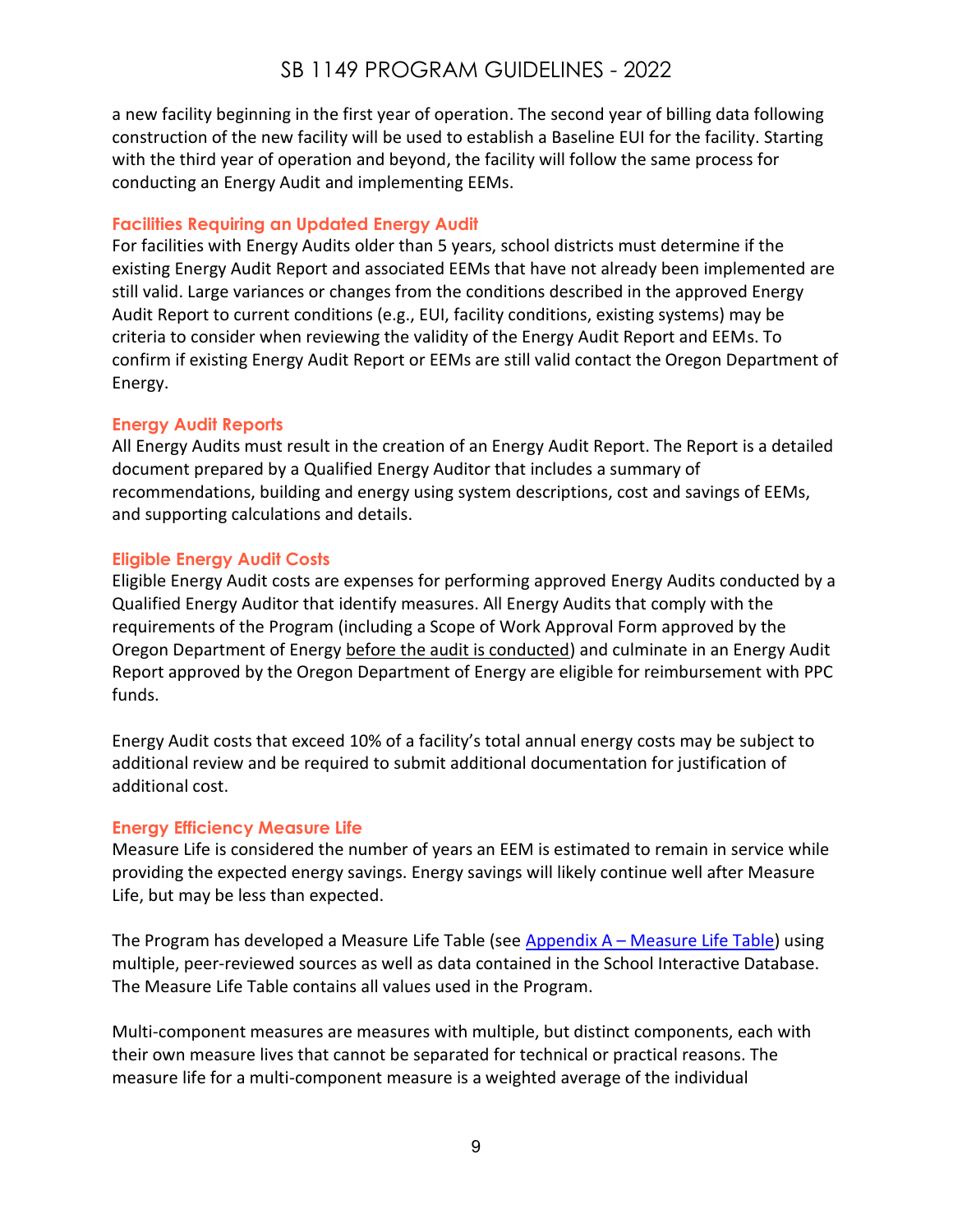components' measure lives. Instructions on use of multi-component measure life may be found in Appendix B – [Multi-Component Measure Life Calculator](#page-27-0)

### <span id="page-9-0"></span>**Fleet Audit Requirements**

School districts may complete a Fleet Audit of school district owned and/or leased fleet vehicles.

Audits include, but are not limited to, a detailed survey of the school district's fleet of vehicles, buses, fuel for transportation and/or charging stations. Details to include age, make, model, fuel type, mileage, fuel efficiency, etc. Analysis of fleet to include miles/distance covered with fleet, annual fuel cost and quantity consumed, and use of vehicles if not for transportation of students to and from Instructional School Facility.

If services are leased, then Audits may include details regarding leased services and fleet vehicles available within leased services.

Audit measure analysis also to include estimated costs, estimated transportation fuel reduction and estimated greenhouse gas emissions reductions by updating the school district fleet with Zero Emissions Vehicles, including buses.

**Note**: Detailed fleet audit requirements, resources and templates are on the Program's webpage at this link: [https://www.oregon.gov/energy/energy-oregon/Pages/Public-Purpose-](https://www.oregon.gov/energy/energy-oregon/Pages/Public-Purpose-Charge-(SB-1149)-Fleet-Audits-Electric-Vehicles-and-Charging-Stations.aspx)[Charge-\(SB-1149\)-Fleet-Audits-Electric-Vehicles-and-Charging-Stations.aspx.](https://www.oregon.gov/energy/energy-oregon/Pages/Public-Purpose-Charge-(SB-1149)-Fleet-Audits-Electric-Vehicles-and-Charging-Stations.aspx)

### <span id="page-9-1"></span>**Energy Audit Measure Implementation**

School districts may implement measures once they have been analyzed and are approved by ODOE as eligible according to the Program Guidelines.

#### <span id="page-9-2"></span>**Implementation Plan**

An Implementation Plan is a document that lists all measures identified in Energy Audits performed by qualified Energy Auditors and measures submitted to the Program by Energy Trust. It may be found in the Schools Interactive Database and includes measure description, eligibility, measure life, simple payback and other data related to an analyzed facility. Eligibility of PPC funding may be found on the Implementation Plan. The school districts' estimated PPC funds along with approved PPC funds on expenditures are included at the top of the Implementation Plan. The implementation plan is considered a living document to which items are added, but not removed.

The purpose of the Implementation Plan is to:

- Verify that all required Energy Audits are complete and entered into the Schools Interactive Database; and
- Provide a summary of available information on all analyzed measures; and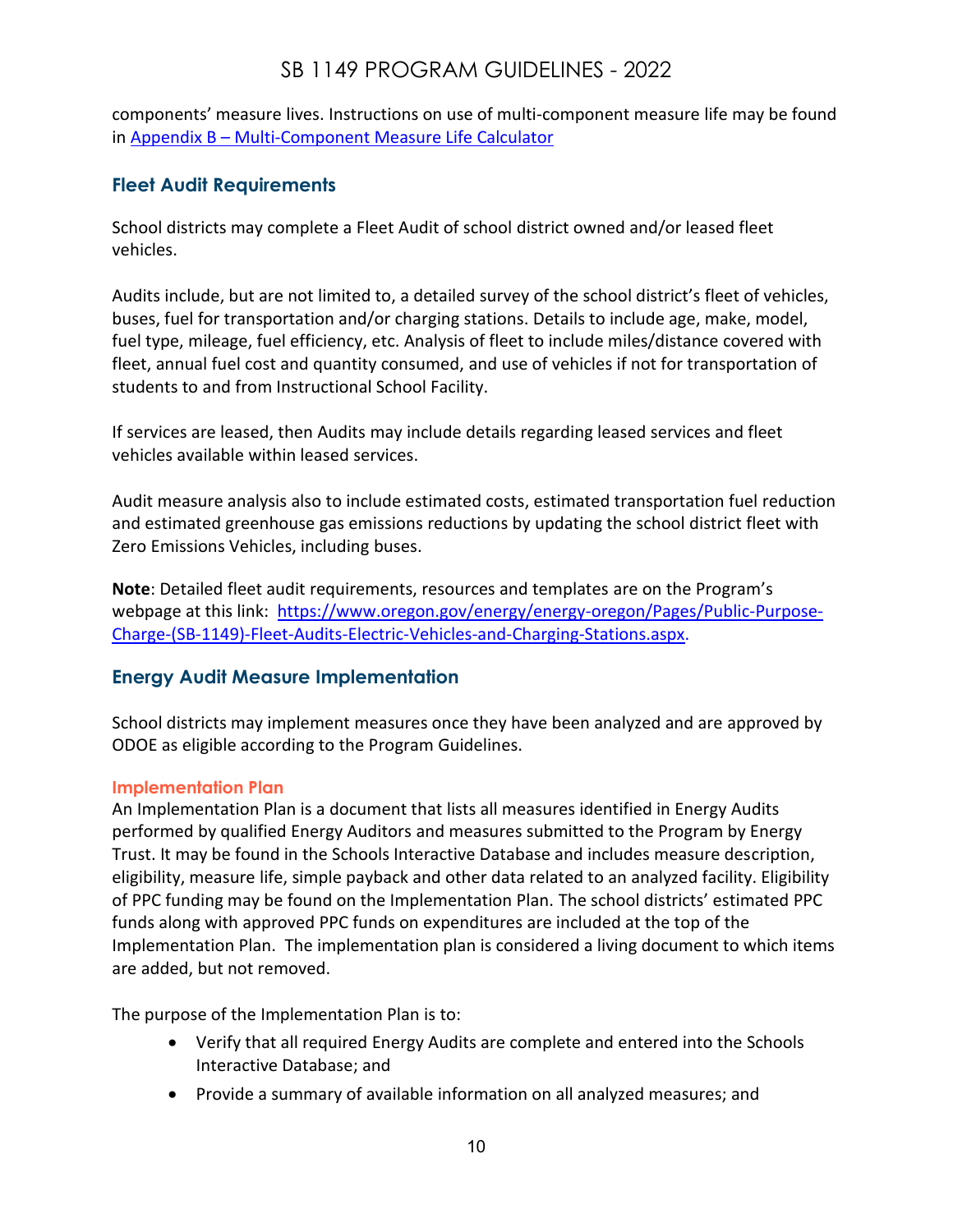- Ensure that measures that are not eligible for reimbursement with PPC funds are not implemented with the expectation of being reimbursed with PPC funds; and
- Designate and confirm all funding sources available for proposed projects (measures); and
- Identify measures requiring Commissioning; and
- Provide a summary of PPC funds approved on expenditures and estimated remaining PPC funds.

Information for the Implementation Plan is obtained and submitted via the Schools Interactive Database. The provided information includes: measure descriptions, requirements, costs, and savings.

### <span id="page-10-0"></span>**Other Measure Implementation**

When a school district has completed energy audits at all eligible facilities that do not meet EUI Targets and have implemented all eligible measures, a school district may:

- 1. Complete energy audits of non-instructional facility owned by the school district;
- 2. Initiate approved Energy Conservation Education Programs;
- 3. Pay for the incremental cost to purchase electricity from environmentally focused energy sources; and/or
- 4. Implement a Renewable Energy Resource Project to replace or supplement power to the site.

All activities described above require prior written approval by the Oregon Department of Energy to be eligible for PPC reimbursement.

### <span id="page-10-1"></span>**Eligible Costs**

Capital costs directly related to the design, materials, installation, project management or Commissioning of an eligible measure covered in the Program Guidelines are eligible for reimbursement with PPC funding.

PPC funds may be used for the reimbursement of energy efficiency improvements in the remodel or renovation of existing space identified and analyzed by a Qualified Energy Auditor in an Energy Audit Report approved by the Oregon Department of Energy up to the maximum reimbursement amount (not to exceed 100% of cost minus any grants or incentives). Only approved measures are eligible for reimbursement from PPC funds.

#### <span id="page-10-2"></span>**Maximum Reimbursement of PPC Funds**

The maximum amount of PPC funds reimbursed will be capped at the total annual savings multiplied by the Measure Life. If a measure has a Simple Payback less than the Measure Life, 100% of the cost of the measure may be reimbursed. If a measure has a Simple Payback greater than the Measure Life, the eligible reimbursable cost is the Estimated Annual Energy Savings times by the Measure Life. All remaining costs must be covered with non-PPC funding.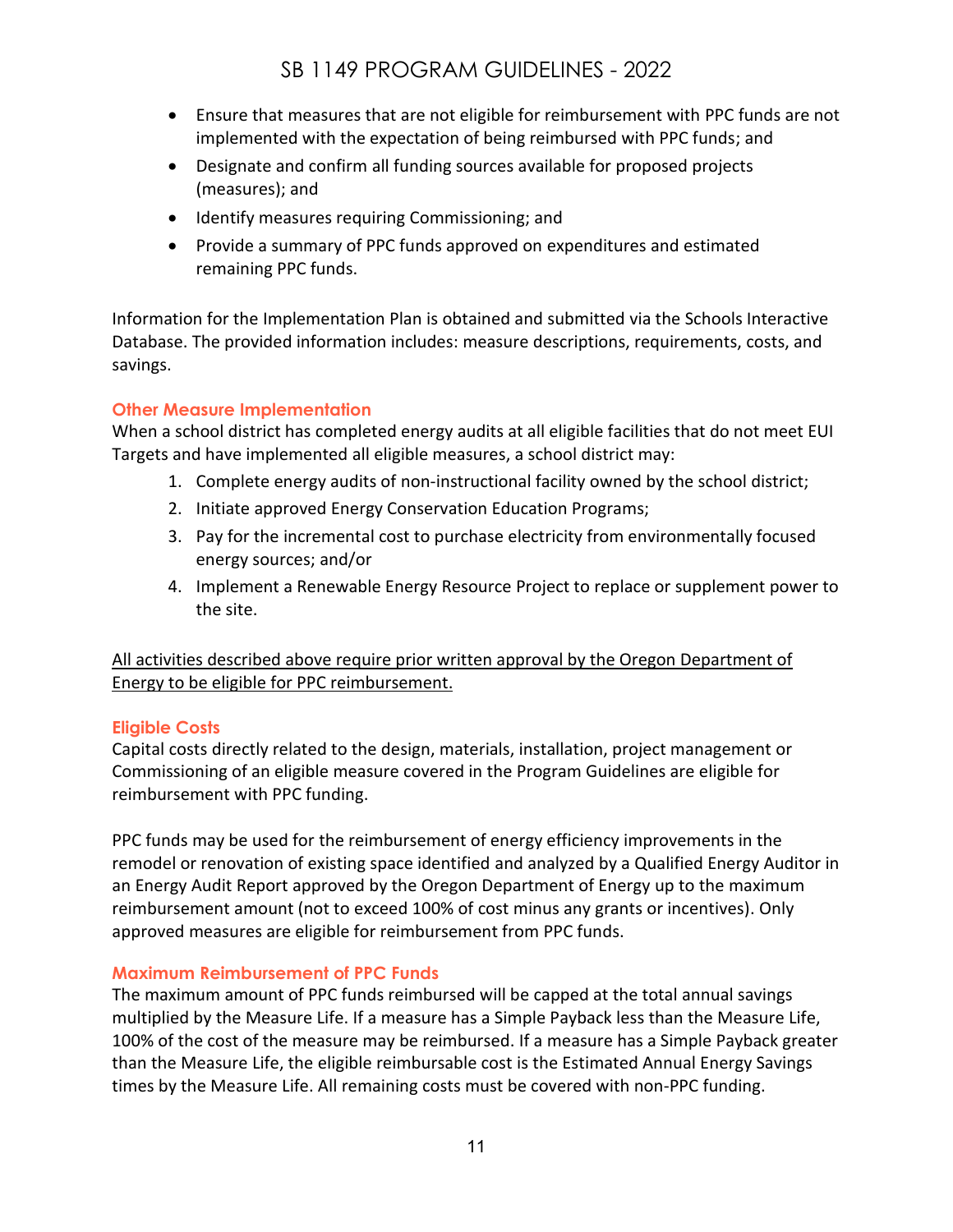#### <span id="page-11-3"></span><span id="page-11-0"></span>**Commissioning**

Commissioning is required for the following energy-related capital projects that use PPC funds:

- 1) All boiler or chiller measures exceeding \$100,000
- 2) All other HVAC measures and all HVAC controls measures exceeding \$50,000
- 3) All lighting control measures exceeding \$100,000
- 4) Other measures in which commissioning is critical for successful implementation and operation of the measure, as deemed appropriate by the auditor.

Commissioning requires the consultation and written approval of the Oregon Department of Energy prior to implementation. The Oregon Department of Energy maintains a list of currently qualified commissioning agents on its website: http://www.oregon.gov/energy/energyoregon/Pages/Schools-Commissioning-Firms.aspx.

**Note:** Implementation of Retro-Commissioning measures identified through an Energy Audit will need to be completed by a Qualified Commissioning Firm for the school district to be reimbursed the eligible maximum amount through their PPC funds. The Qualified Commissioning Firms are listed on Oregon Department of Energy's webpage at this link: <http://www.oregon.gov/energy/energy-oregon/Pages/Schools-Commissioning-Firms.aspx>

### <span id="page-11-1"></span>**Fleet Audit Implementation**

A school district may be reimbursed with PPC funds after the completion and approval of a Fleet Audit, and the submission of Electric Vehicle and Charger forms to:

- Purchase or lease Zero Emission Vehicles, including buses
- Purchase or install Electric Vehicle Chargers to provide electricity to Zero Emission Vehicles

#### <span id="page-11-2"></span>**Eligible Costs**

PPC funds can be used for the reimbursement of purchased or leased electric vehicles and charging infrastructures up to the maximum reimbursement amount (not to exceed 100% of cost minus any grants or incentives).

### **Maximum Reimbursement of PPC Funds**

The maximum amount of PPC funds for electric vehicles and chargers are specified on the Light Duty Electric Vehicle and Charging Stations Form and Electric Bus and Bus Charging Stations Form on the Program webpage.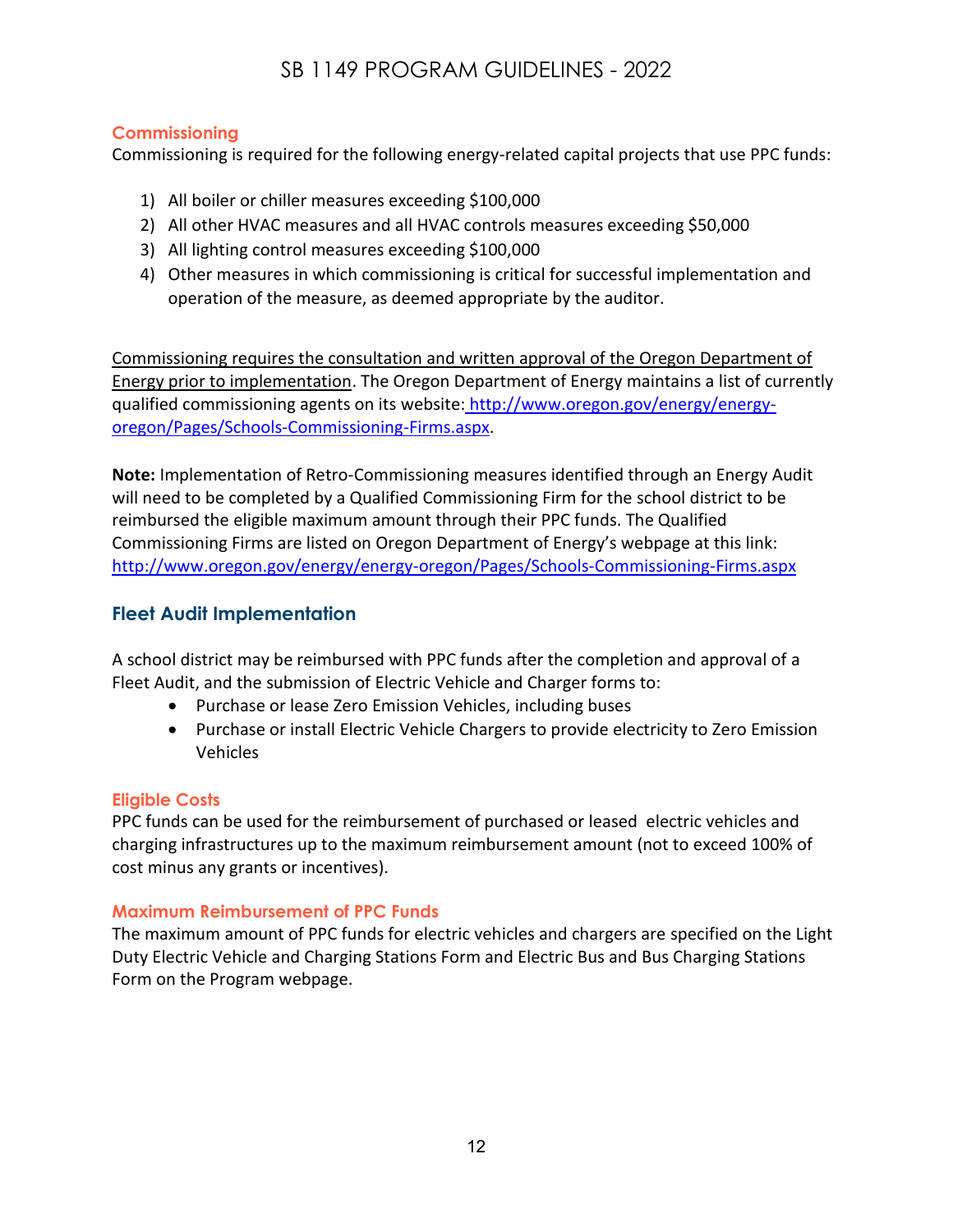### **Administrative Expenses**

A school district may charge for administrative expenses or may contract with a third party firm to provide administrative services with prior written approval from the Oregon Department of Energy. The school district must submit the following items to the Oregon Department of Energy by October 1<sup>st</sup> for Administrative Services that Fiscal Year:

- 1) A letter from the school district listing the school district staff who will complete the administrative tasks, the date range for these administrative tasks, the specific administrative tasks that will be completed and the amount of PPC funds that will be collected for these tasks; and/or
- 2) A copy of the contract with a third party firm that will be providing the administrative services. The contract must include the specific administrative tasks that will be completed, the date range for these tasks, and the amount of PPC funds that will be collected after services are complete

**Note**: Total reimbursable administrative expenses may not exceed 5% of a school district's total apportioned PPC funding.

Reimbursable administrative tasks:

- Collect and submit copies of electric utility bills for annual eligibility reporting to Oregon Department of Energy
- Collect and input all energy usage for eligible school facilities into the Schools Interactive Database for annual energy usage reporting to Oregon Department of Energy
- Manage the process of hiring a Qualified Energy Auditor or Qualified Energy Audit Firm, which may include all stages beginning from contacting interested firms through hiring a Qualified Energy Auditor or Qualified Energy Audit Firm<sup>5</sup>.
- Manage/oversee the energy audit review process between the Oregon Department of Energy and the Qualified Energy Auditor or Qualified Energy Audit Firm
- Collect data for fleet audit and/or manage the fleet audit process
- Compile documentation and submit requests for reimbursement of expenses including all final costs broken out by audit cost, equipment and labor costs for implemented measures and commissioning costs, if applicable
- Enter requested amounts for final projects costs, commissioning costs or fleet audit measure costs into the Schools Interactive Database

<sup>5</sup> All processes should follow school district's procurement rules and regulations.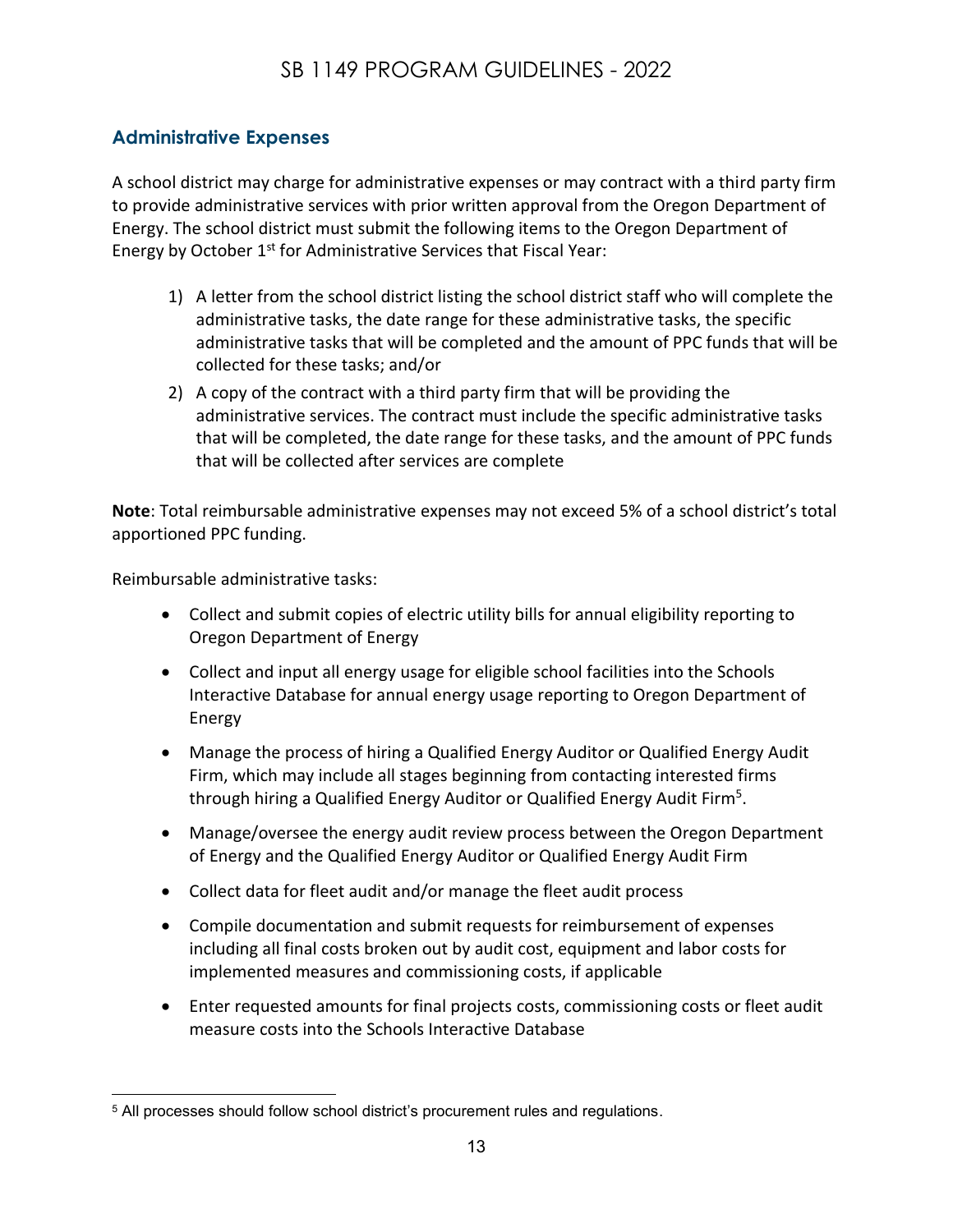- Review school district's Implementation Plan and submit comments and updates to Oregon Department of Energy for review<sup>6</sup>
- Manage accounting details by recording and tracking all PPC revenues and expenditures

Invoices and receipts for district administrative services must be submitted to the Oregon Department of Energy no later than October  $1<sup>st</sup>$  following the end of the fiscal year for which they were approved.

### <span id="page-13-0"></span>**Reporting Requirements**

The Oregon Department of Energy collects Program-related data from school districts through correspondence and with the use of the Schools Interactive Database. The Schools Interactive Database is considered the official record for the purpose of meeting requirements of the Program.

#### <span id="page-13-1"></span>**Annual Eligibility Reporting**

School districts must submit a copy of their electric company billing statement(s) that reflects the main meter usage for each eligible school site to the Oregon Department of Energy no later than the first day of November of each year. All eligible school districts must provide written notification of a change in electric service provider to the Oregon Department of Energy within 30 days of the change. All eligible school districts must also provide written notification to the Oregon Department of Energy if an educational facility has been closed or will be closing.

#### <span id="page-13-2"></span>**Annual Energy Use Reporting**

School districts must enter the monthly energy use information for each eligible school facility by January 1 of each year into the School Interactive Database. Energy use and cost information for all fuel sources is entered for the prior fiscal year. The square footage of the facility and the hours of operation must also be verified for accuracy when entering energy use and cost information each year.

For example, energy use and cost data for the fiscal year 2020 (July 2019 – June 2020) must be entered into the Schools Interactive Database by January 1, 2021. The Schools Interactive Database is able to accept monthly usage data. Monthly usage data must be provided at least one time per year, but may be submitted monthly.

#### <span id="page-13-3"></span>**Audit Reporting**

After performing an Energy Audit, the Qualified Energy Auditor must report audit information through the Schools Interactive Database for each facility audited. Energy Audit information must include: date of audit, audit level, Baseline EUI, EEM descriptions, measure costs, measure energy savings, measure cost savings, and cost of audit. After performing a Fleet Audit, the

<sup>&</sup>lt;sup>6</sup> Oregon Department of Energy will update the Implementation Plan and the Schools Interactive Database with the valid comments and updates.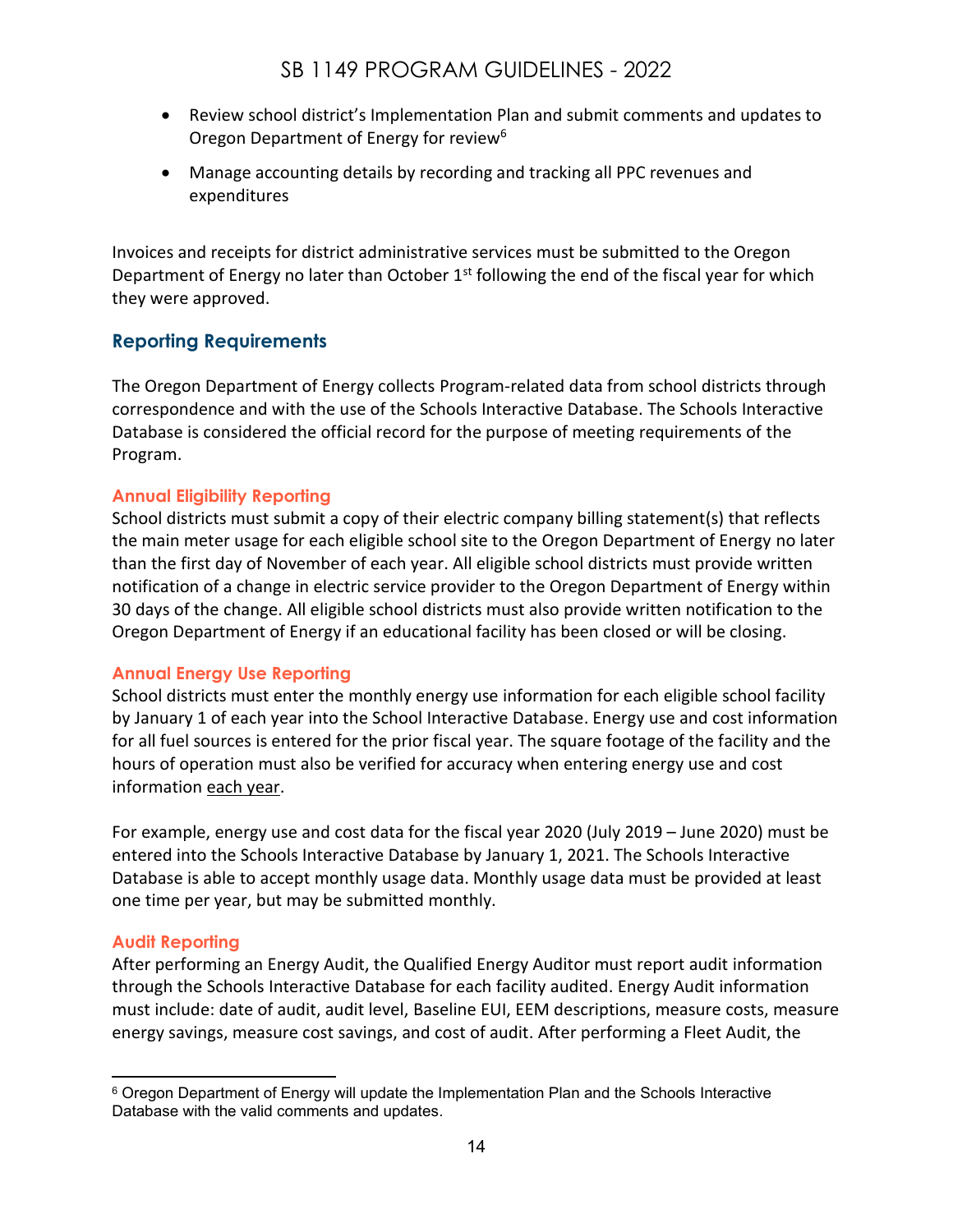details must be reported through the Schools Interactive Database for school district fleet and recommended measures. The Audit Report, all backup documentation for the Audit Report and the Scope of Work Approval form must be imported into the Schools Interactive Database.

#### <span id="page-14-0"></span>**Audit Implementation Plan**

Prior to implementing measures, school districts submit an Implementation Plan to the Oregon Department of Energy for approval. The completed Implementation Plan report exported from the Schools Interactive Database includes all measures the school district is planning to implement, the funding sources to be used for the measures, and, where applicable, all measures and cost of measures implemented to date.

#### <span id="page-14-1"></span>**Implemented Audit Measures Reporting**

Following the implementation of an audit measure, school districts must report the installed measure costs, implementation date, and funding source and/or incentive amounts into the Schools Interactive Database. Expenditure documentation must be sent to Oregon Department of Energy at the time of data entry in the Schools Interactive Database. Expenditure documentation details are listed below. The school district should enter information the same year the project was completed, even if reimbursement requests are planned for a later date.

**Note:** Reimbursement for Program projects is not allowed until the information for installed measures has been reported in the Schools Interactive Database and has been reviewed and approved by ODOE.

#### <span id="page-14-2"></span>**Energy Education Reporting**

School districts report the following information to Oregon Department of Energy after implementing energy education:

- Number of instructional hours, and
- Number of students who received energy education by program; and
- Measure of success of program (benchmark or project completed); and
- Cost of energy education materials.

#### <span id="page-14-3"></span>**Environmentally Focused Fuel Sources Reporting**

School districts report the following information to Oregon Department of Energy following the purchase of environmentally focused fuel sources:

- Alternative fuel source; and
- Incremental cost / kilowatt-hour or Btu; and
- Number of kilowatt-hours or Btu purchased; and
- Savings of carbon dioxide  $(CO<sub>2</sub>)$ .

#### <span id="page-14-4"></span>**Renewable Resource Reporting**

School districts report the following information to the Oregon Department of Energy after implementing Renewable Energy Resource Projects:

• Renewable energy source; and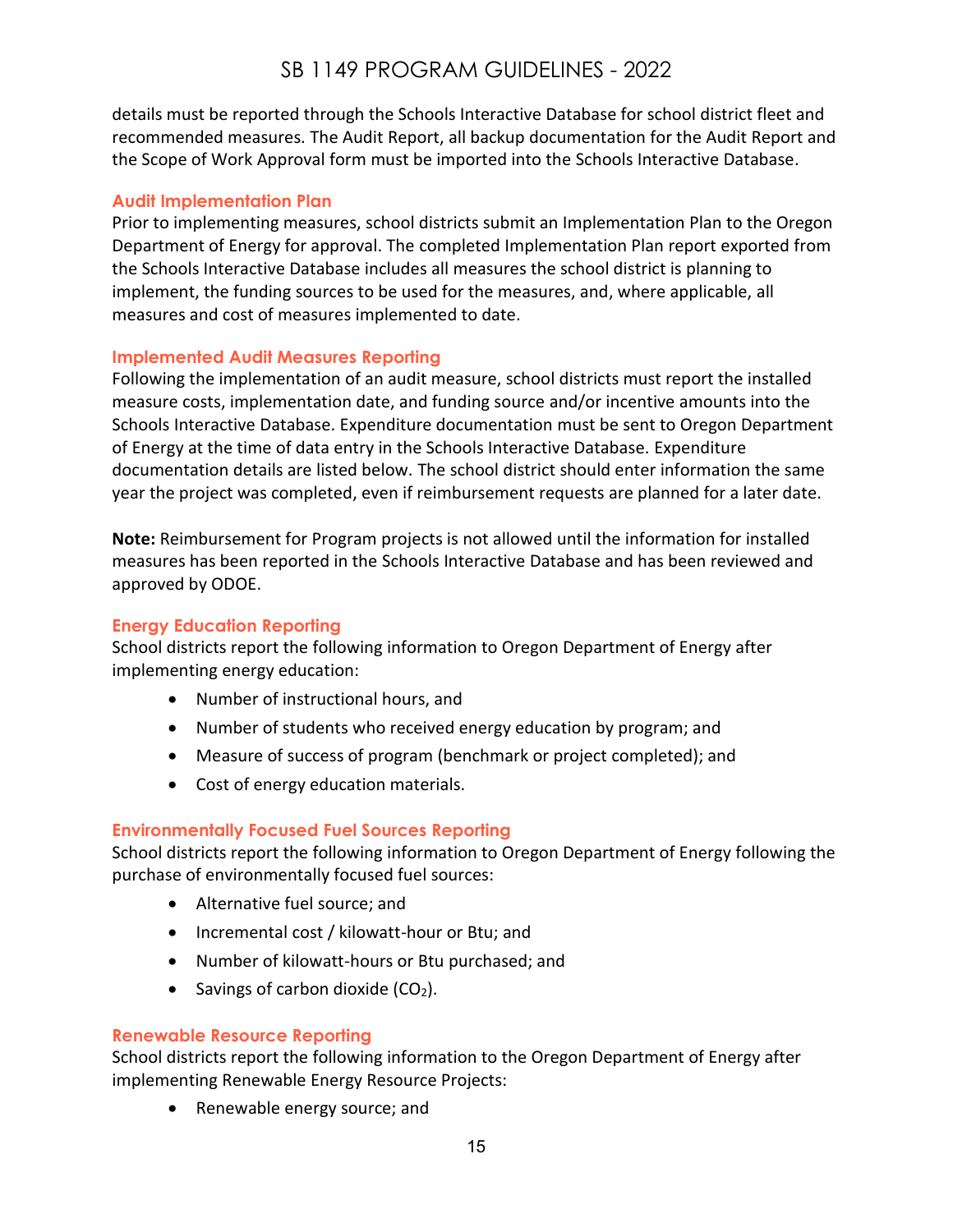- Energy savings in kilowatt-hours, therms, or Btus; and
- Estimated avoided cost.

#### <span id="page-15-0"></span>**Other Financial Incentives**

Measures identified by Program Audits or Energy Trust materials that have been deemed eligible may receive reimbursement from the school district's PPC funds and other incentive programs including, but not limited to, the Oregon Department of Energy - Energy Incentive Programs, Oregon Utilities incentive programs and the Energy Trust of Oregon.

#### Total PPC funds and other incentives may not exceed the total cost of an eligible project.

#### <span id="page-15-1"></span>**Energy Trust of Oregon**

School districts may utilize all incentives offered through the Energy Trust of Oregon. School districts that utilize Energy Trust of Oregon incentives on Program eligible measures<sup>7</sup> may also use PPC reimbursement on those measures.

#### <span id="page-15-2"></span>**Financial Requirements**

With the passage of HB 2960 (2011), school districts receive their apportioned PPC funds directly from the utilities on a monthly basis. The following information is provided in order to guide school districts in receiving the PPC funds, tracking the PPC funds and expending the PPC funds according to the law and the Program Guidelines.

#### <span id="page-15-3"></span>**Revenues**

PPC funds should be received as revenue account set up by the school district and segregated from other funds with a separate fund and object code. The school district should be able to pull a report at any time to indicate the revenues paid to the school district, any expenses paid with the PPC funds and details of what the expenses are. The revenues received will be considered unobligated funds. Any credits from previously completed eligible projects that have not yet been fully reimbursed must be noted on financial statements.

If an eligible measure is funded with a loan or bond, then the PPC distributions should be received and recorded in the same fund and object code as all PPC revenues. The eligible reimbursement amount can then be used to pay down the Debt Service. The PPC funds are only reimbursable up to the maximum reimbursement amount even if the debt obligation is a larger amount.

#### <span id="page-15-4"></span>**Expenditures**

School districts may need a Board Resolution to appropriate the funds and get authorization prior to using PPC funds.

<sup>&</sup>lt;sup>7</sup> Measures must be approved by the Oregon Department of Energy and eligible for reimbursement through the SB 1149 Schools Program to be eligible for PPC reimbursement.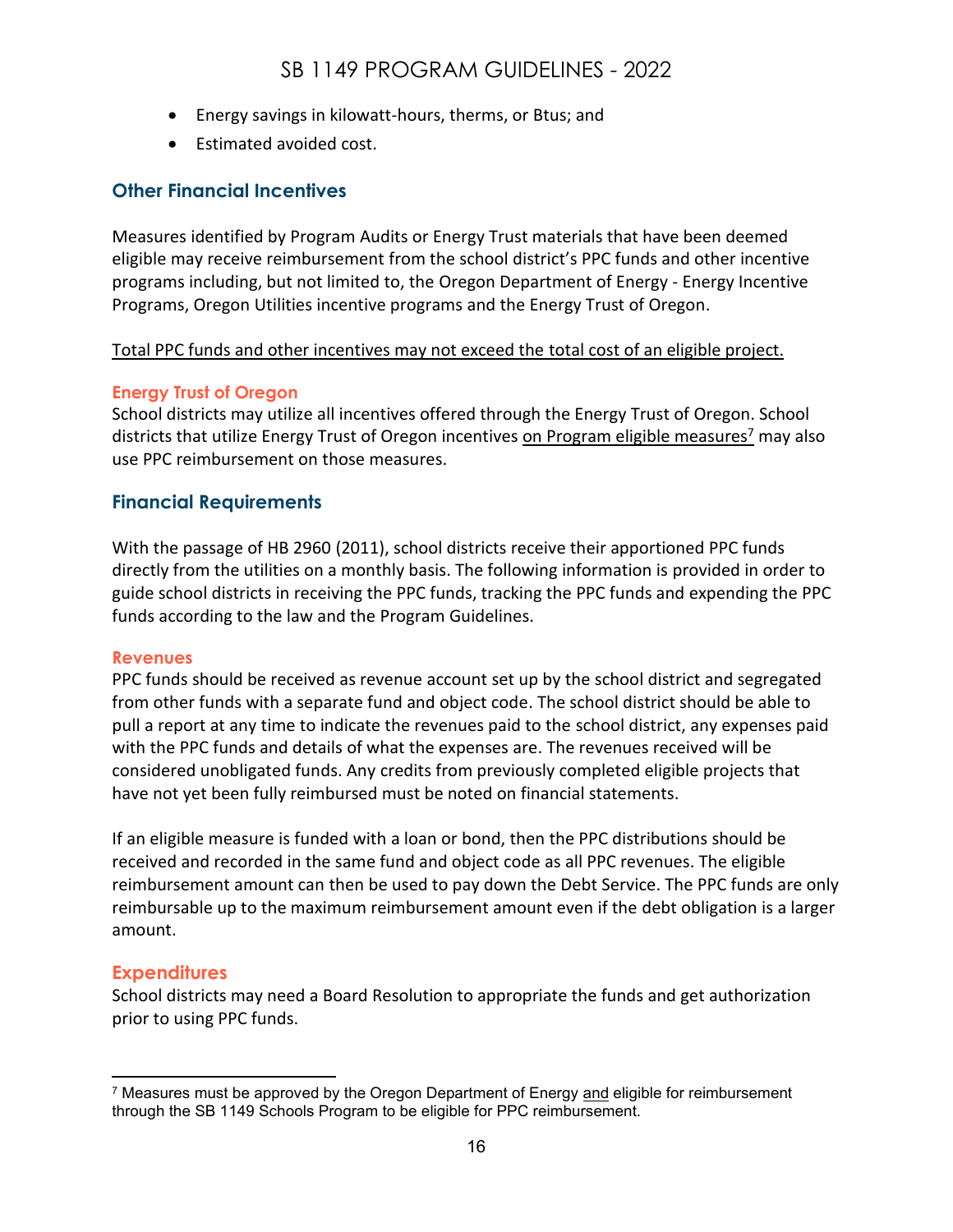Expenditures from the PPC funds must only be used to reimburse for these expenditures:

- 1) Program Energy Audits performed by Qualified Energy Auditors
- 2) Program Fleet Audits
- 3) Final project implementation costs for eligible audit measures up to the Measure Life. Project implementation costs include: design, materials, installation and project management for the eligible audit measure (see [Audit Implementation section\)](#page-14-0)
- 4) Eligible project costs for eligible fleet audit measures
- 5) Commissioning costs for measures that require commissioning or approved by ODOE for commissioning (see [Commissioning](#page-11-3) section).
- 6) Administrative expenses for eligible services up to 5% (see Administrative Expenses [section\)](#page-11-1)

All expenditures to be reimbursed with PPC funds are required to be entered into the Schools Interactive Database in the appropriate location.

Expenditures should remain in a distinct and separate account.

**Note:** School districts may not utilize or transfer funds for reimbursement of eligible costs unless the reporting requirements for all schools within the school district are entered into the Schools Interactive Database.

#### <span id="page-16-0"></span>**Expenditure Documentation**

It is recommended that school districts create an expenditure reimbursement form for documentation and cost tracking. All expenditures from PPC funds should be broken out by the expense (i.e., audit cost, individual measure, etc.) on the reimbursement form.

Documentation related to PPC expenditure **must be submitted to ODOE** for review and approval prior to PPC reimbursement. The documentation must include the following:

- 1) Verification of the final cost. Acceptable documentation includes:
	- a) Schedule of values or spreadsheet of completed EEMs (broken out by specific EEM from Schools Database), and
	- b) Copy of incentive payment or final incentive amount confirmation, and
	- c) One or more of the following:
		- i. Copy of receipt; or
		- ii. Copy of payment coupon; or
		- iii. Copy of issued check; or
		- iv. Copy of paid invoice(s) by contractor(s) of specified work; or
		- v. Print out of accounting system detail with paid amounts by project and contractor.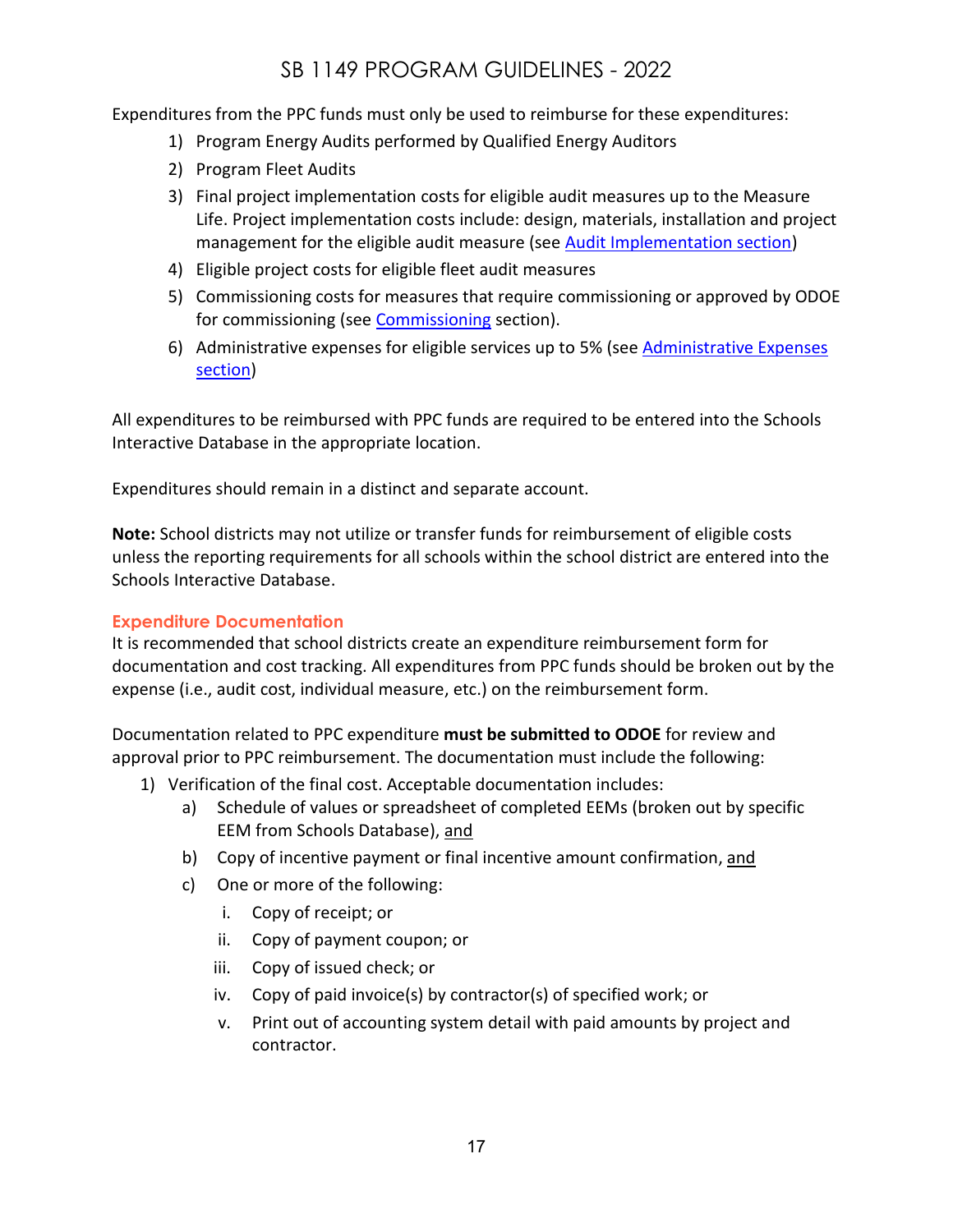2) Verification that the costs have been entered into the Schools Interactive Database (audit cost, final project costs for the implemented measure, commissioning costs for the implemented measure, etc.). Verification of this data entry may be in the form of a screen print of the database or a PDF of the data entry.

The Oregon Department of Energy recommends that school districts maintain these documents either in hard copy or electronically following the school district's financial retention schedules.

### <span id="page-17-0"></span>**Program Verification and Quality Control**

To maintain the highest level of quality assessment and performance for the Program, the Oregon Department of Energy will conduct verification of Audits and implemented measures. This program verification:

- Includes documents that PPC Funds have been spent on qualified expenses; and
- Provides assurance that Audits are accurate; and
- Provides assurance to school districts that EEMs are installed correctly.

#### <span id="page-17-1"></span>**Verification and Quality Control of Audits**

All Audits are subject to review and approval by the Oregon Department of Energy. Quality Control reviews will include, at minimum, a sampling of audits at each audit level for all Qualified Energy Auditors.

The Oregon Department of Energy provides training to all Qualified Energy Auditors participating in the Program to help ensure quality and consistency in audits and reports.

#### <span id="page-17-2"></span>**Verification and Quality Control of Implemented Measures**

All implemented measures are subject to random inspection and verification by the Oregon Department of Energy. Inspectors may be an auditor, Professional Engineer, Program staff, or an independent third party.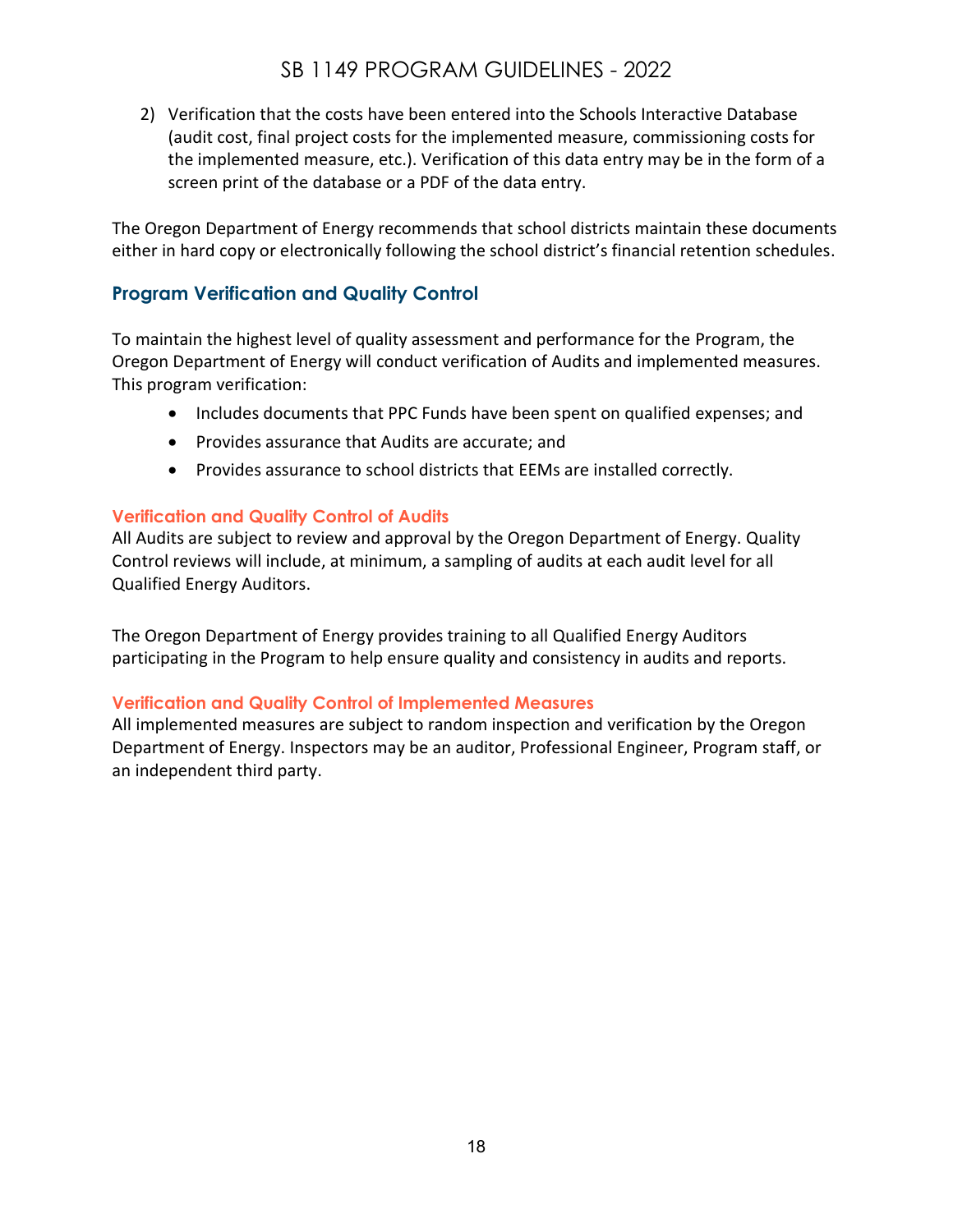### <span id="page-18-0"></span>**Definitions**

*Average Daily Membership (ADM)* is the measure that indicates the average number of students in membership on any given day during the reporting period. The Oregon Department of Education computes the resident ADM of each district (ADMr), which is the ADM of the students who live in the district, regardless of where they attend. Weights are added by law to ADMr to obtain weighted average daily membership (ADMw), which is the basis for making state school fund payments.

*Baseline Energy Use Index (EUI)* is the energy consumption for a specified time period to which future energy consumption will be compared. For the Program, the minimum preceding time period need to calculate Baseline Energy Use is two years, with three to five years preferred.

*Bin Calculations* are methods, or calculation procedures, where monthly weather data is sorted into discrete groups or bins of weather conditions. Each bin will contain the average number of hours in a year that a temperature-range or condition will occur. Building heating or cooling loads and resulting energy consumption based on the efficiencies of equipment are then calculated for each bin condition. Summing the results of these multiple calculations can provide a more accurate estimate of yearly energy use or savings than simpler methods.

*British Thermal Unit (BTU)* is a unit of energy equal to about 1055 joules, and are used to compare different units of energy (e.g., kWh, therms, etc.)

*Commissioning* of new equipment is the process of ensuring that systems are designed, installed, functionally tested, and capable of being operated and maintained to perform in accord with the design intent.

*Completely Implemented Plan* occurs when a school district has obligated all Program funds towards eligible Energy Audits, eligible EEMs, and other allowable program expenses; and/or all eligible instructional school facilities in the school district are operating at or below the energy use index (EUI) target.

*Cost-Effective* means that an energy resource, facility or conservation measure – during its life cycle – results in delivered power costs to the ultimate consumer no greater than the comparable incremental cost of the least cost alternative new energy resource, facility or conservation measure. Cost comparison shall include, but need not be limited to:

- Cost escalations and future availability of fuels;
- Waste disposal and decommissioning costs;
- Transmission and distribution costs;
- Geographic, climatic and other differences in the state; and
- Environmental impact.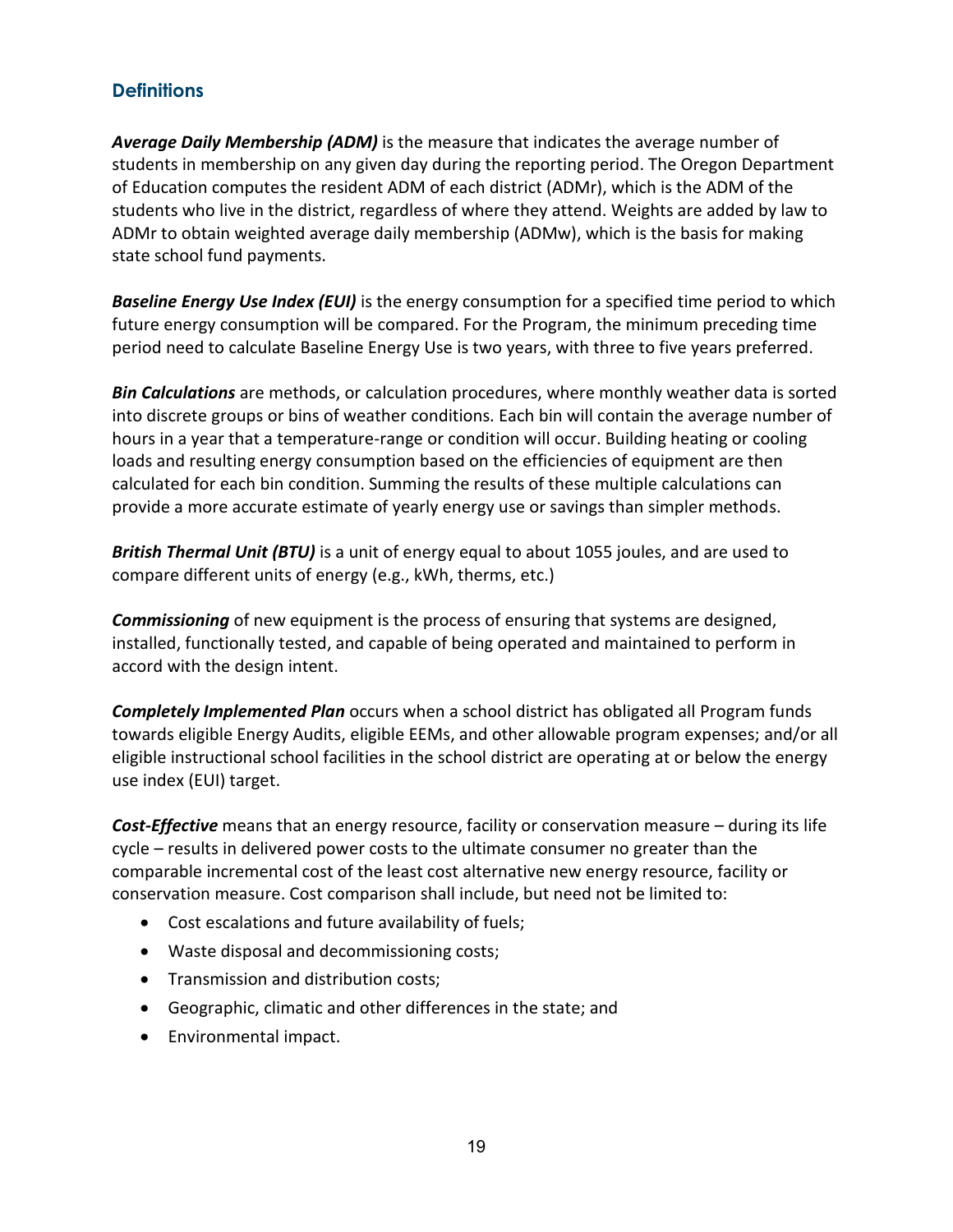*Electric Vehicles* use batteries, either fully or in part, to supply electric fuel to the vehicle. Battery electric vehicles (BEVs) exclusively use batteries to provide electricity as a fuel source. Plug-in hybrid electric vehicles (PHEVs) use a battery to power the vehicle for some distance before switching to either a standard gasoline-powered car or use a petroleum-fueled generator to power the battery.

*Electric Vehicle Charger* is a unit with one or more connectors used to plug into and fuel Electric Vechicles.

*Eligible School Site* includes any public school facility whose Average Daily Membership is included at the school district and/or Education Service District by the Oregon Department of Education and is within Portland General Electric or Pacific Power territory.

*Energy Audit* is the comprehensive assessment of a building's energy use and efficiency through the analysis of the building and all energy using systems. An Energy Audit also includes the documentation of existing conditions, and the development of actionable measures to reduce the Facility's energy use and cost. Audit findings and recommendations will be included in the Energy Audit Report.

*Energy Audit(ing) Firm* is a firm that has signed the Qualified List Agreement and is able to contract with a Contracting Agency to provide on-site energy audits and energy studies under the Program. Individual staff members for the firm must also be deemed qualified by ODOE.

*Energy Audit Report* is a detailed report prepared by a qualified energy auditor that includes a summary of recommendations, a baseline building description, a description and cost of EEMs, documented calculations that support estimated energy savings, and Simple Payback Period or life-cycle cost analysis.

*Energy Conservation Education Programs* are hands-on instructional programs intended to involve students, teachers, and staff in efforts to operate school facilities in an energy efficient manner. Programs strive to integrate education on energy, the environment, and their relationship to savings opportunities. Programs include those developed by: U.S. Department of Energy or its affiliated agencies or programs, Oregon Department of Energy, State Colleges or Universities or any curriculum approved by the Oregon Board of Education, the National Energy Education Association, and/or the local school district or school board.

*Energy Efficiency Measure (EEM)* is a capital or permanent improvement in a facility, designed to reduce energy cost and the total energy use at the site.

*Energy Use Index* **(EUI)** is a measurement of the total energy used in a building (or facility) for a specific period of time stated in terms of British thermal units (Btu) per gross conditioned square foot per year (kBtu/sf/yr).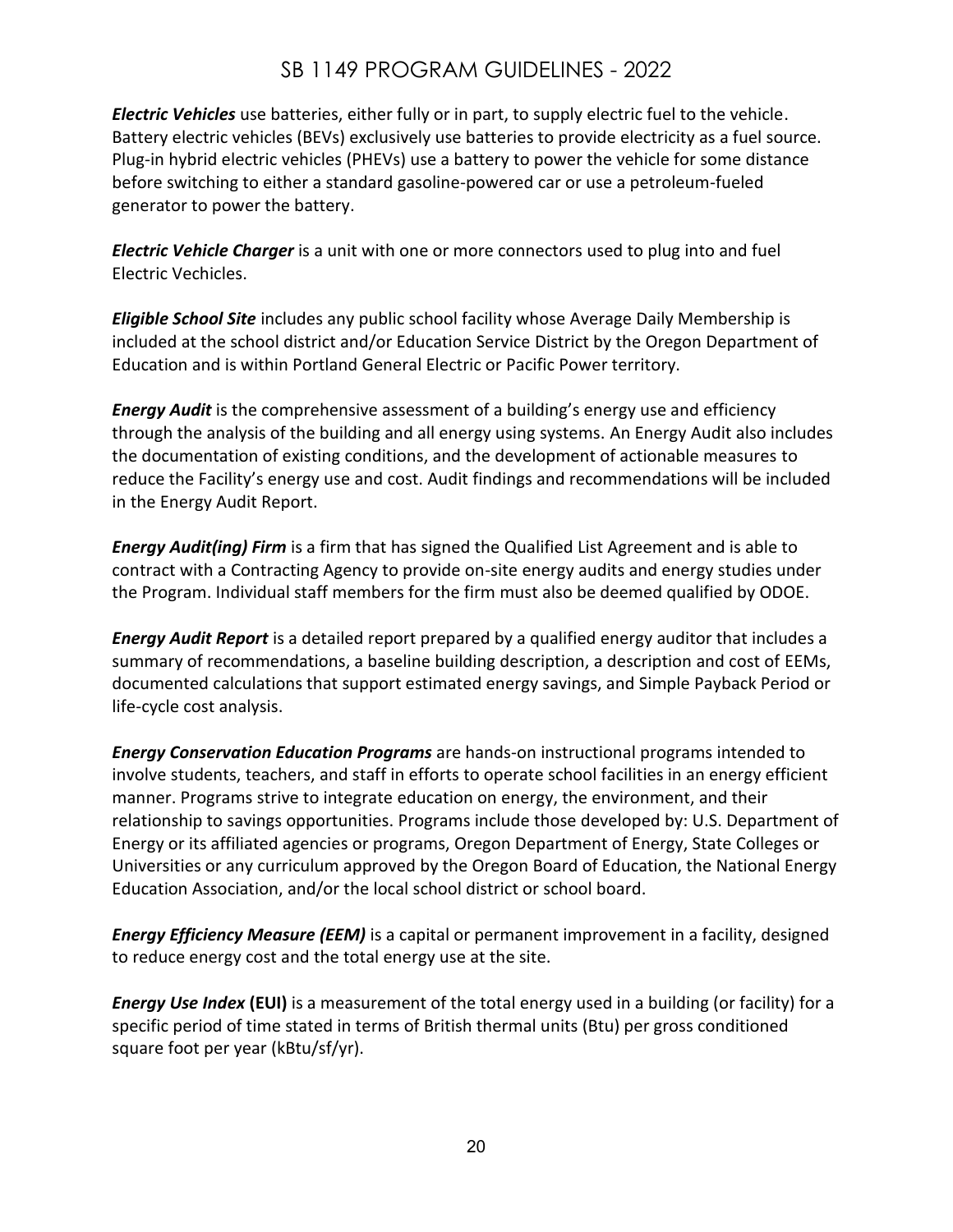*Energy Use Index (EUI) Target* is the amount of energy consumption that should be attainable at a facility in relation to specified conditions. A facility's current EUI is compared to the EUI target for the Program that was developed by ODOE and is subject to periodic adjustment.

*Fleet Audit* is a complete documentation of a district's owned vehicles, including standard vehicles, busses, and maintenance vehicles such as but not limited to vehicle type, make, model, year, fuel type, and route miles if applicable. The audit also includes Electric Vehicle Charger details including but not limited to make, model, year, charger level, # of connectors, etc.

*Implementation Plan* is an Excel document that lists all measures identified in audits performed by qualified Energy Auditors. The implementation plan can be found in the Schools Interactive Database and includes measure description, eligibility, measure life, simple payback and other related data contained within the Schools Interactive Database. The implementation plan is considered a living document to which items are added, but not removed.

*Instructional School Facility* is a public K-12 school site whose primary function is instruction that may include facilities used for classroom instruction, multipurpose activities, and libraries.

*Low or No-Cost Energy Efficiency Measures* generally include minor capital improvements or equipment adjustments that might be carried out by maintenance staff within existing maintenance budgets. Measures should provide quantifiable energy and energy cost savings.

*Measure Life* is the number of years an EEM is estimated to remain in place while providing the expected energy savings.

*Operations and Maintenance (O&M) Measures* include the repair, replacement or adjustment of equipment to optimize operation. It also includes minor capital improvements that might be carried out by maintenance staff without the assistance of an outside contractor.

*Public Purpose Charge (PPC)* is a surcharge paid by ratepayers in the service territories of Portland General Electric and Pacific Power to be used for energy efficiency, conservation and renewable resource efforts. The first ten percent of these funds is allocated to K-12 public schools in Portland General Electric and Pacific Power territory for energy efficiency efforts in public schools.

*Public School Facility* includes facilities that are owned and operated by the school district and used for any purpose associated with public K-12, and also includes facilities that are used by more than one school district. This includes buildings that are owned by a school district and leased to another school district or Education Service District for educational purposes.

*Qualified Energy Auditor* is an individual or company that meets the requirements of the qualified professional auditor as established by Oregon Department of Energy's Request for Qualifications. All Energy Audits for the Program must be performed by a qualified Energy Auditor.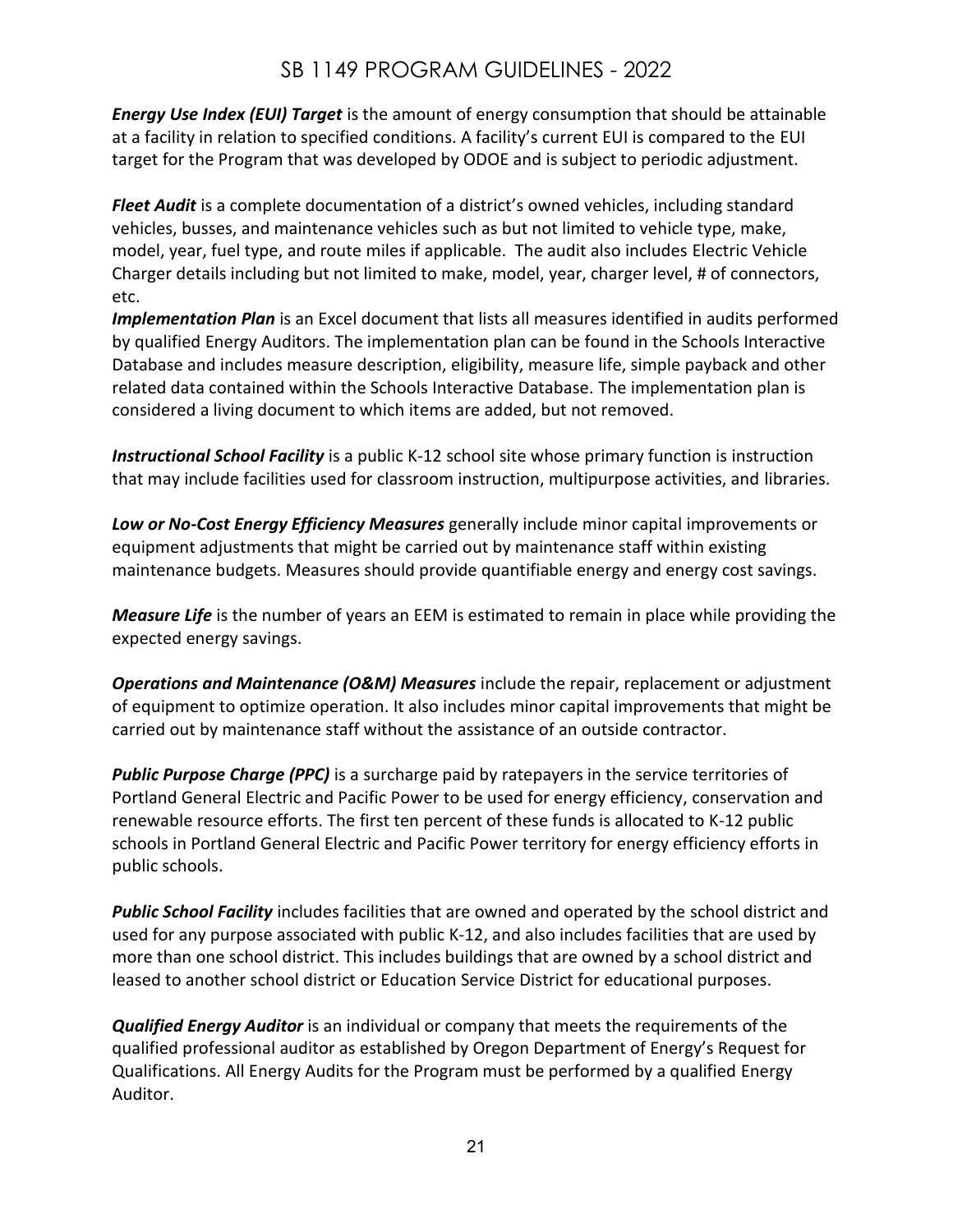*Qualified Energy Audit(ing) Firm* is a firm that has signed the Prequalified List Agreement and is able to contract with a Contracting Agency to provide on-site energy audits and energy studies under the Program. Individual staff members for the firm must also be deemed qualified by ODOE.

*Quality Control* is planned review procedures employed to verify that all aspects involved in the development of a product and the final product meet quality objects and Program requirements.

*Renewable Energy Resources* include, but are not limited to straw, forest slash, wood waste or other wastes from forestland. It also includes industrial waste, solar energy, wind power, geothermal resources, or waste heat recovery. It does not include a hydroelectric or geothermal project with more than one megawatt of installed generating capacity.

*Renewable Energy Resource Project* is a project that uses a renewable energy resource at a school site to produce electricity to replace or supplement electricity to the site. All projects must be pre-approved by the Oregon Department of Energy.

*Retro-Commissioning* is the process of ensuring that systems are performing as designed for current building operation and optimizing the building's operation. It most often focuses on, but is not limited to, the dynamic energy-using systems such as mechanical equipment, lighting, and related controls with the goals of reducing energy waste, obtaining energy cost savings for the owner, and identifying and fixing existing problems. While Retro-Commissioning may result in recommendations to investigate further capital improvements, O&M tune-up activities and diagnostic testing are primary Retro-Commissioning activities.

*Schools Interactive Database* is the database used to report information on school district energy use, audit recommendations and implemented projects (measures) related to the Program. The Schools Interactive Database is the official record for the Program.

*Scope of Work Approval Form* is the form that must be filled out and signed by the Contracting Agency and the energy auditing firm and sent by the energy auditing firm to ODOE for approval. ODOE's approval of the Scope of Work Approval Form must occur prior to the execution of a contract between the Contracting Agency and the energy auditing firm.

*Simple Payback* is the total cost of an EEM, or project divided by the first year energy cost savings, stated in years.

*Staff Training* provides skills and techniques for trouble-shooting, adjusting, and modifying equipment in order to improve the energy efficiency of capital equipment.

*Weatherization* includes measures designed to reduce the heat loss or gain of a facility through the building envelope.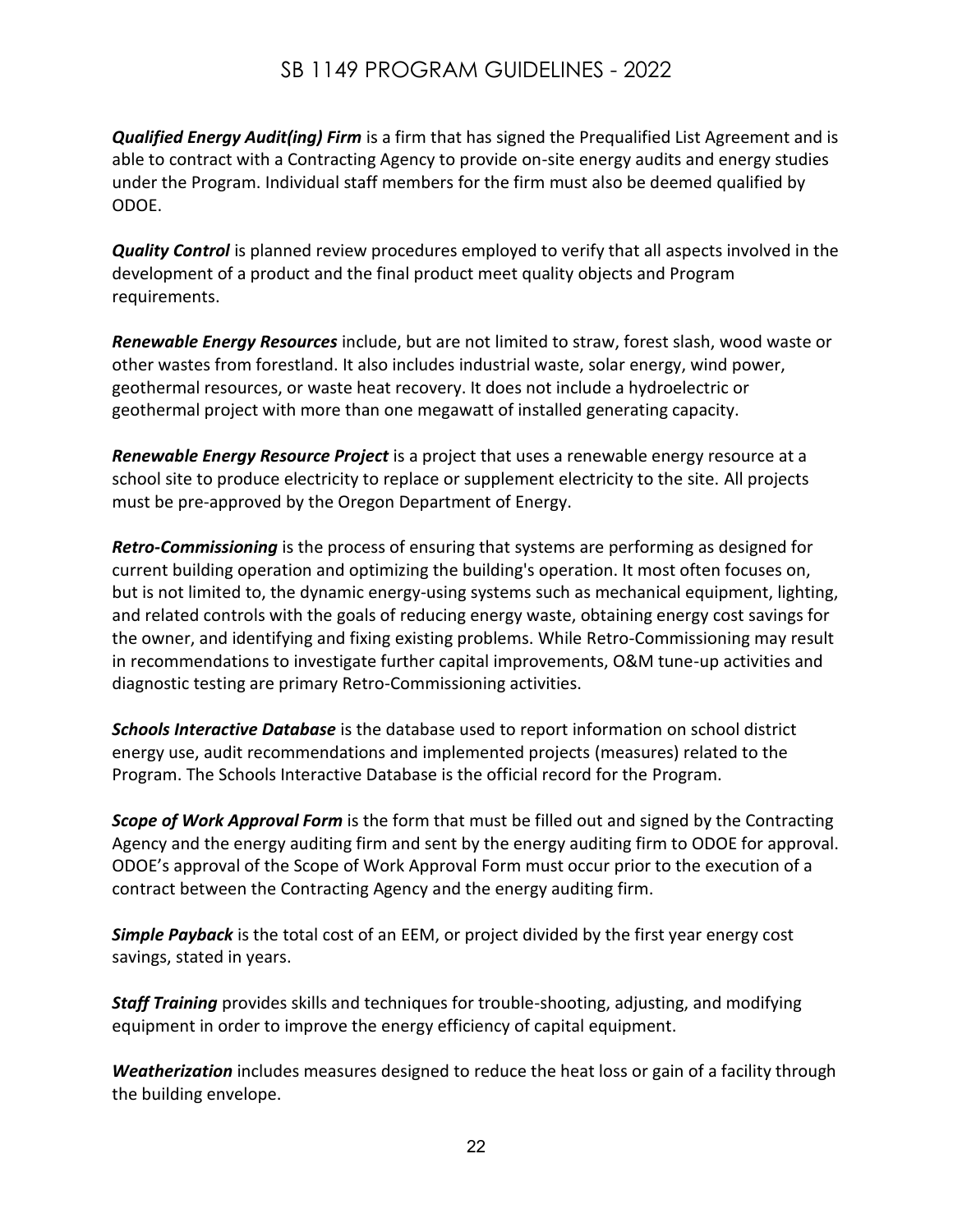*Weighted Average Daily Membership (ADMw)* is the basis for making state school fund payments and the foundation for PPC fund distribution in the Program. ADMw is calculated by the Oregon Department of Education using ADM values provided by school districts.

*Zero Emissions Vehicle* is a battery electric vehicle (BEV), a plug-in hybrid electric vehicle (PHEV) or a hydrogen fuel cell vehicle or any other type of vehicle defined by ODOE or Environmental Quality Commission.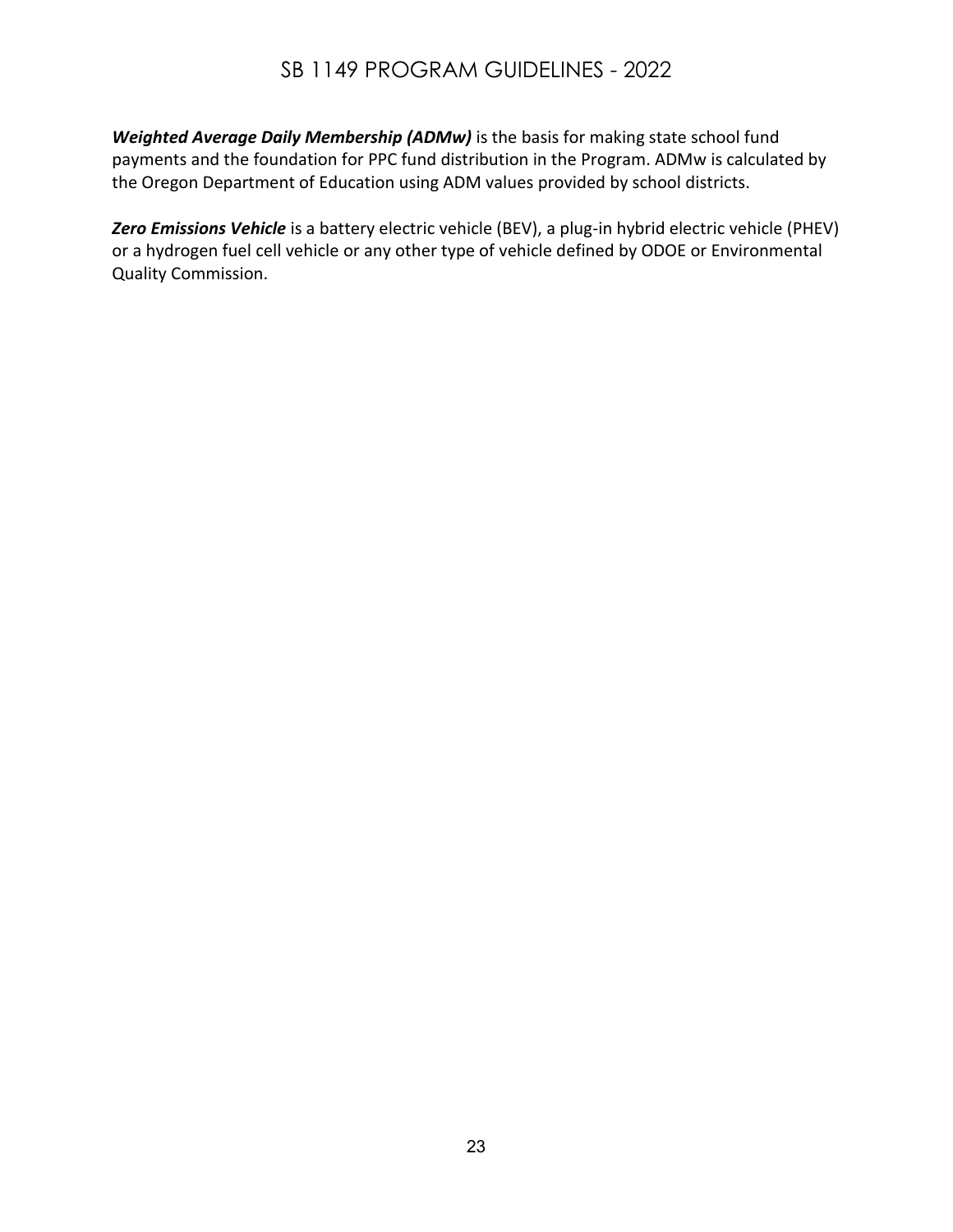### <span id="page-23-0"></span>**Revision History**

### **January 2022**

• SB 1149 Schools Program extended through January 01, 2036

### **January 2020**

- School districts can work with Energy Trust programs to submit energy measure savings for consideration through the Program after the Program's requirement to complete an energy audit has been met for each school
- School districts may still combine PPC funds and Energy Trust incentives on eligible measures, but the combined funding is no longer capped at maximum reimbursement amount. Energy Trust incentives can be added to the maximum reimbursement amount, but never to exceed 100% of the project cost
- School districts may complete a fleet audit and can use PPC funds to purchase or lease of Zero-Emissions Vehicles and to purchase or install charging stations

### **January 2017**

- Measure life and category updates
- Energy audit template revisions
- Updated website links and document cross-references

#### **September 2016**

- Allows school districts to accept Energy Trust of Oregon incentives with or without PPC reimbursement, and to apply both funding sources on the same measure.
- Expenditure documentation including incentive payments must be submitted to ODOE for review and approval prior to PPC reimbursement.

#### **January 2015**

- Defines two levels of Energy Audit, whole building and targeted
- Clarifies frequency requirement of re-auditing school facilities
- Removes Tier System and required EEM requirement

#### **July 2013**

- Incorporates Measure Life into funding criteria to meet Secretary of State recommendations
- Redefines tier system

#### **September 2011**

- References to *Education Service Districts* were replaced with *School Districts*, as necessary to meet the law
- Reimbursement section was updated and renamed "Financial Requirements" to meet the law and provide school districts with more detail on these requirements
- Flow charts were added to clarify the process of having an audit completed and projects implemented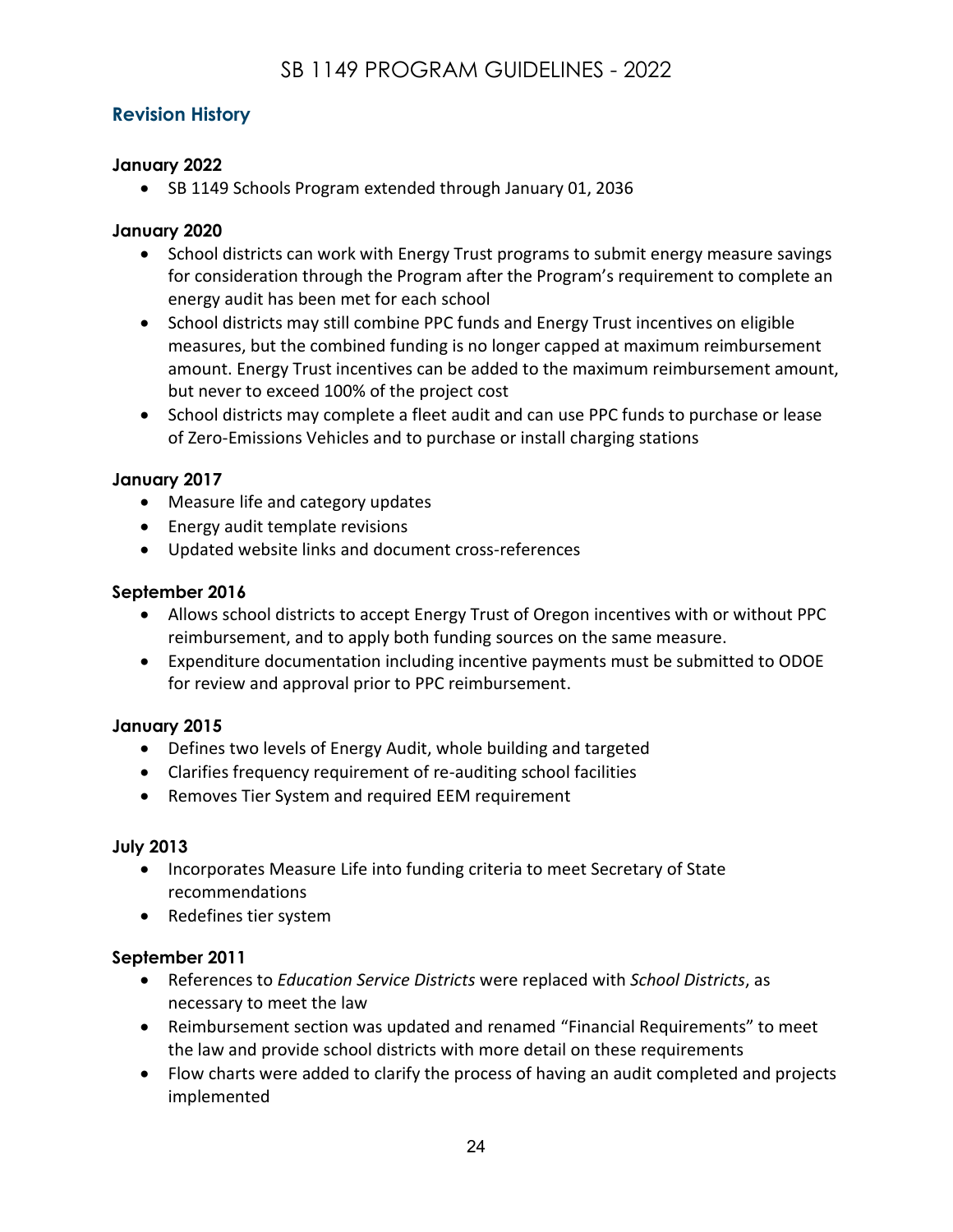#### **July 2008**

- Measures that have a Simple Payback of 20 years or less are required to be implemented
- New EUI Target Ranges
- Typical school operating hours updated
- Clarification of use of incentives from Energy Trust of Oregon
- Clarification of eligible measures in Tier I, Tier II, and Tier III
- Specifies implementation costs to be entered the same year as project completion

#### **December 2005**

- Established reimbursement protocol
- Required energy use data be entered into the Schools Interactive Database
- Data collected by the Oregon Department of Energy is the official record

#### **September 2002**

• Initial version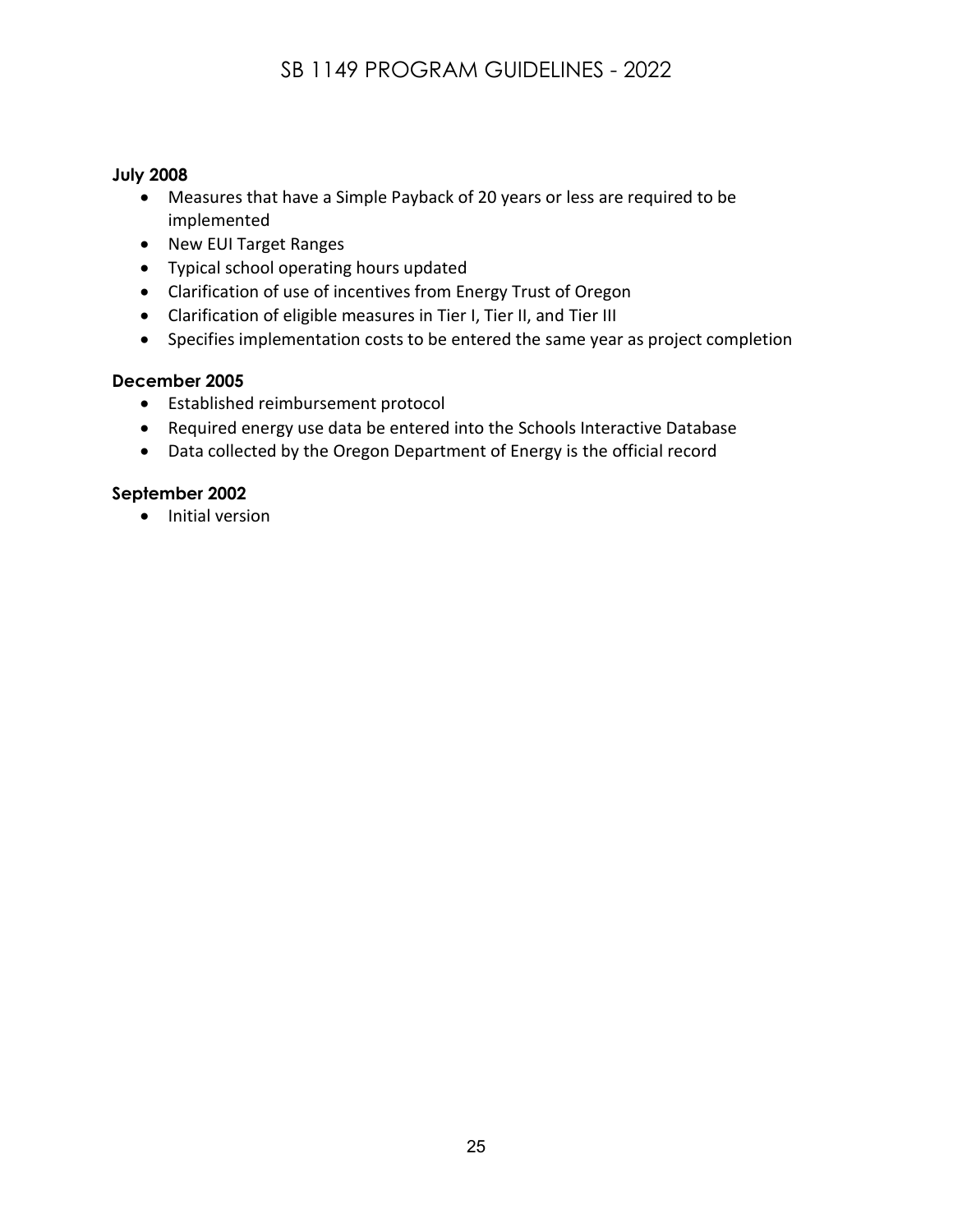## **Appendix A – Measure Life Table**

#### **SB 1149 Schools Measure Life<sup>d</sup>**

<span id="page-25-0"></span>

| <b>Equipment/Measure</b>                       | (Years) | <b>Equipment/Measure</b>                              | (Years) |
|------------------------------------------------|---------|-------------------------------------------------------|---------|
| <b>Building Envelope</b>                       |         | <b>HVAC Controls</b>                                  |         |
| Double glazed windows (complete units)         | 30      | <b>DDC</b> systems                                    | 15      |
| Retrofit double glazing                        | 20      | Local controls: timers, prog. thermostats             | 15      |
| Triple glazed windows (complete units)         | 30      | CO <sub>2</sub> , auto faucet or other sensors        | 10      |
| Adding storm windows                           | 15      | <b>Pumps, Motors &amp; Drives</b>                     |         |
| Solar shade films                              | 12      | Pumps, base mounted                                   | 25      |
| Insulated metal doors                          | 20      | Pumps, inline                                         | 20      |
| Cavity insulation (wall, floor or ceiling)     | 30      | Premium efficiency motors                             | 25      |
| Reduction of window or door area               | 30      | Variable frequency drives                             | 20      |
| Rigid roof deck insulation                     | 25      | <b>Domestic Hot Water</b>                             |         |
| Caulking, weather stripping & sealing          | 10      | Heat pump water heaters                               | 15      |
| Exterior door self closers                     | 5       | Gas or propane water heaters                          | 20      |
| <b>HVAC Components</b>                         |         | Solar water heaters                                   | 15      |
| <b>Boilers</b>                                 | 30      | Faucet flow restrictors, aerators                     | 10      |
| <b>Boiler burners</b>                          | 20      | <b>Lighting</b>                                       |         |
| Boiler tune-up optimization                    | 5       | Lighting fixtures, non-LED                            | 25      |
| Replacement steam traps                        | 6       | LED lighting fixtures (integrated)                    | 20      |
| Ground source heat pump systems                | 25      | Lighting fixture rebuild kits <sup>a</sup>            | 20      |
| Rooftop gas/oil pkgd units                     | 15      | T-LED lamps and retrofits <sup>c</sup>                | 15      |
| Fans, central                                  | 25      | <b>Exterior LEDs</b>                                  | 18      |
| Air conditioner, rooftop/split                 | 15      | Field/Stadium LEDs                                    | 25      |
| Air-to-air packaged heat pumps                 | 15      | Electronic ballasts                                   | 15      |
| Water-to-air packaged heat pumps               | 15      | Dimming systems                                       | 12      |
| Variable Refrigerant Flow / Ductless Heat Pump | 15      | Occupancy sensors                                     | 10      |
| Coils, DX, water or steam                      | 25      | Lighting control systems (electronic)                 | 15      |
| Radiant/unit heaters, all types                | 20      | Linear fluorescent fixture de-lamping b               | 9       |
| Thermostatic valve                             | 15      | Reduced wattage linear fluorescent lamps <sup>c</sup> | 9       |
| Furnaces, gas/oil                              | 20      | Screw-in replacement CFL lamps                        | 5       |
| Chillers, reciprocating                        | 25      | Screw-in replacement LED lamps                        | 12      |
| Chillers, centrifugal & absorption             | 30      | <b>Kitchen Equipment</b>                              |         |
| Cooling towers                                 | 25      | Refrigeration system upgrades                         | 15      |
| <b>Heat Recovery Systems</b>                   | 20      | Walk-in fan EC motors                                 | 15      |
| <b>Heat Exchangers</b>                         | 25      | Reach-in refrigerators/freezers                       | 18      |
| Damper systems & VAV conversions               | 20      | Dishwashers (Energy Star Commercial)                  | 15      |
| Low leak dampers                               | 15      | Ice machines                                          | 10      |
| Air economizers                                | 15      | Walk-in door self-closers                             | 10      |
| Automatic boiler flue dampers                  | 15      | Kitchen cooking equipment                             | 25      |
| Ductwork & Piping (new)                        | 30      | Kitchen hood fan VFD and control                      | 18      |
| Duct and pipe insulation/sealing               | 15      | <b>Other Measures</b>                                 |         |
| Valve and damper actuators, Valves             | 15      | Pool covers                                           | 10      |
|                                                |         | Solar PV systems                                      | 25      |
|                                                |         | Retro-commissioning                                   | 5       |
|                                                |         | Vending machine controls                              | 10      |
|                                                |         | Computer power management controls                    | 5       |

Notes:

a. To include ballast, lamps, lamp holders, reflector and lenses if present and in deteriorated condition

b. To include ballast disconnection from lamp holders or lamp holder removal

c. Ballast compatability must be verified

d. If an appropriate category is not available or the value provided is in question contact ODOE for further guidance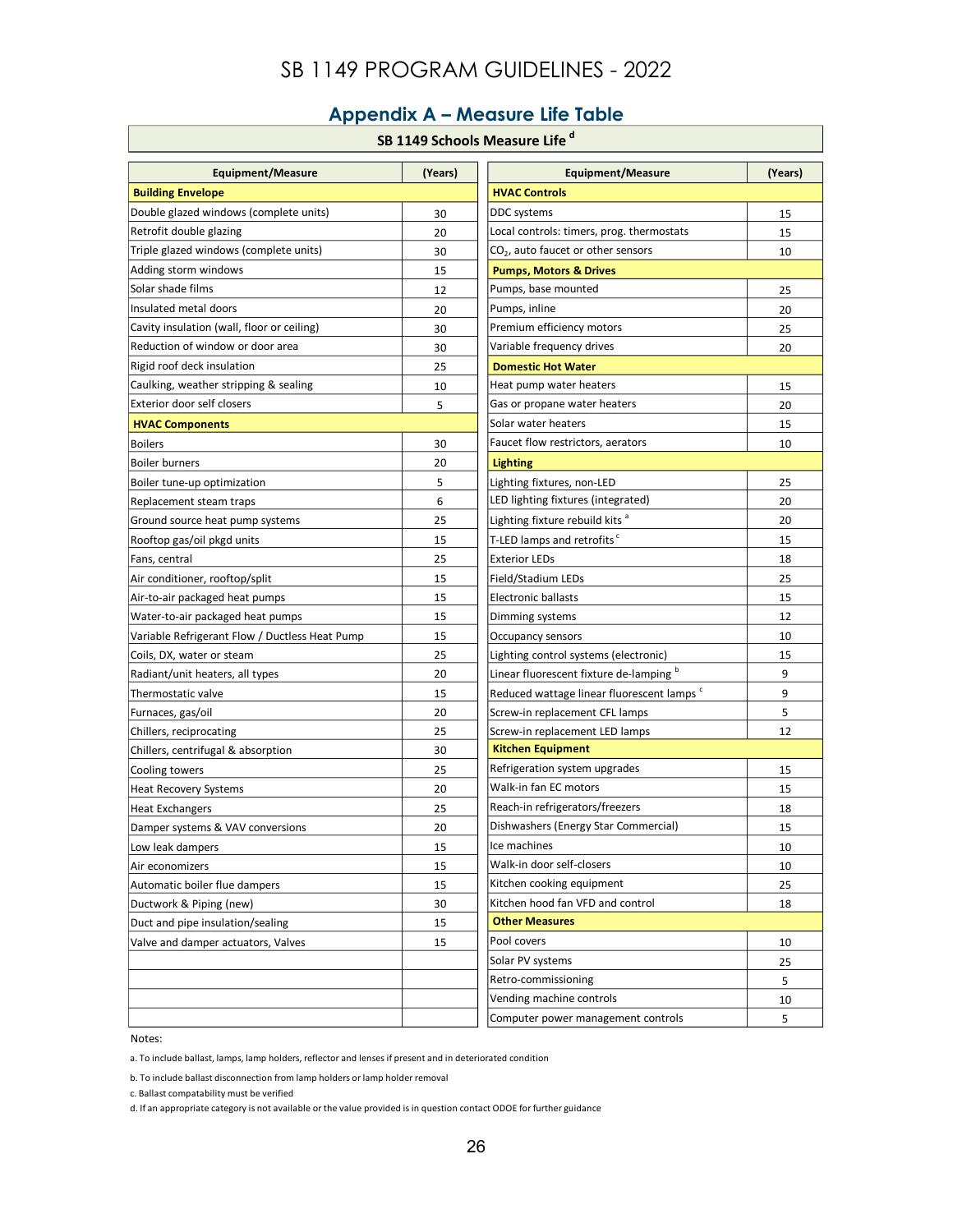#### **SB 1149 School Measure Life Table References**

- 1. 2015 ASHRAE Handbook HVAC Applications. Chapter 37, Table 3 and Table 4
- 2. ASHRAE *Service Life and Maintenance Cost Database*  <http://xp20.ashrae.org/publicdatabase/>
- 3. Hiller, Carl C., *Determining Equipment Service Life,* ASHRAE Journal, pp.48-53, August 2000.
- 4. Bonneville Power Administration (BPA), Measure Life Study II, by Synergic Resources Corporation and Skumatz Economic Research Associates
- 5. Oregon Department of Energy, *State Energy Efficient Design (SEED) Program* Appendix J, Table 1, Equipment Life. October, 2010
- 6. The Massachusetts Joint Utilities, *Measure Life Study.* November 17, 2005. Energy & Resource Solutions.
- 7. California Public Utilities Commission, *Database for Energy Efficient Resources (DEER),*  [www.deeresources.com/](http://www.deeresources.com/)
- 8. NREL, *Feasibility Study of Economics and Performance of Solar Photovoltaics at the Former Fort Ord Army Base Site in Marina, California*. NREL/TP-7A30-58242, May 2013.
- 9. ODOE, *Oregon Solar Electric Guide*. Rev<sup>4</sup>/<sub>11</sub>, pp.12.
- 10. Phone conversation with Fisher-Nickel, PG&E Food Technology Center on kitchen equipment life in schools.
- 11. Photovoltaic Degradation Rates An Analytical Review, Dirk C. Jordan and Sarah R. Kurtz, National Renewable Energy Laboratory
- 12. Oregon Department of Energy Schools Interactive Database (SID) Operating Hours average for schools, data pull 10/6/16
- 13. Various lighting fixture cut sheets listing rated operating hours (Lithonia, Philips, GE)